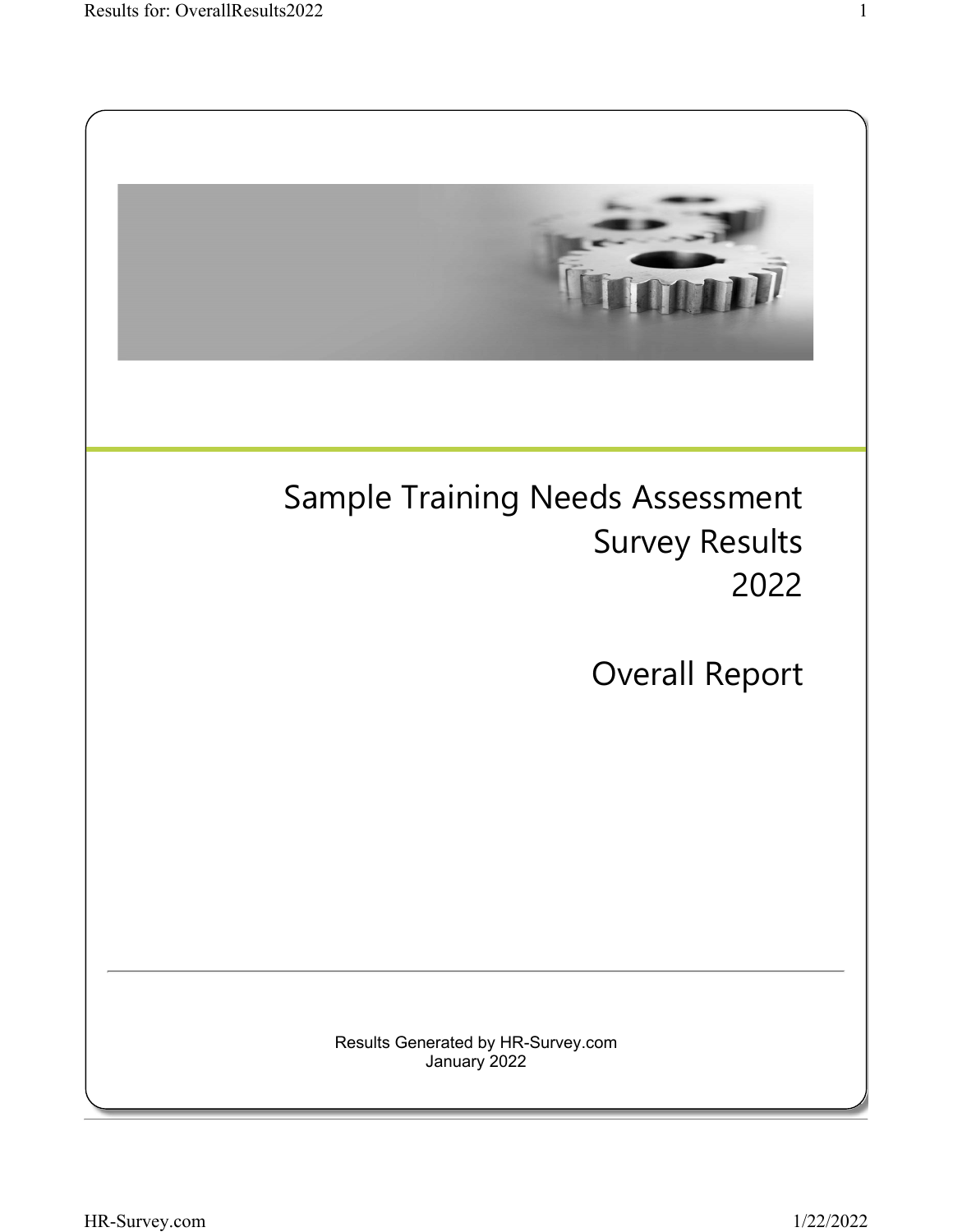#### **Effectiveness**

# **How effective is the training offered by the company.**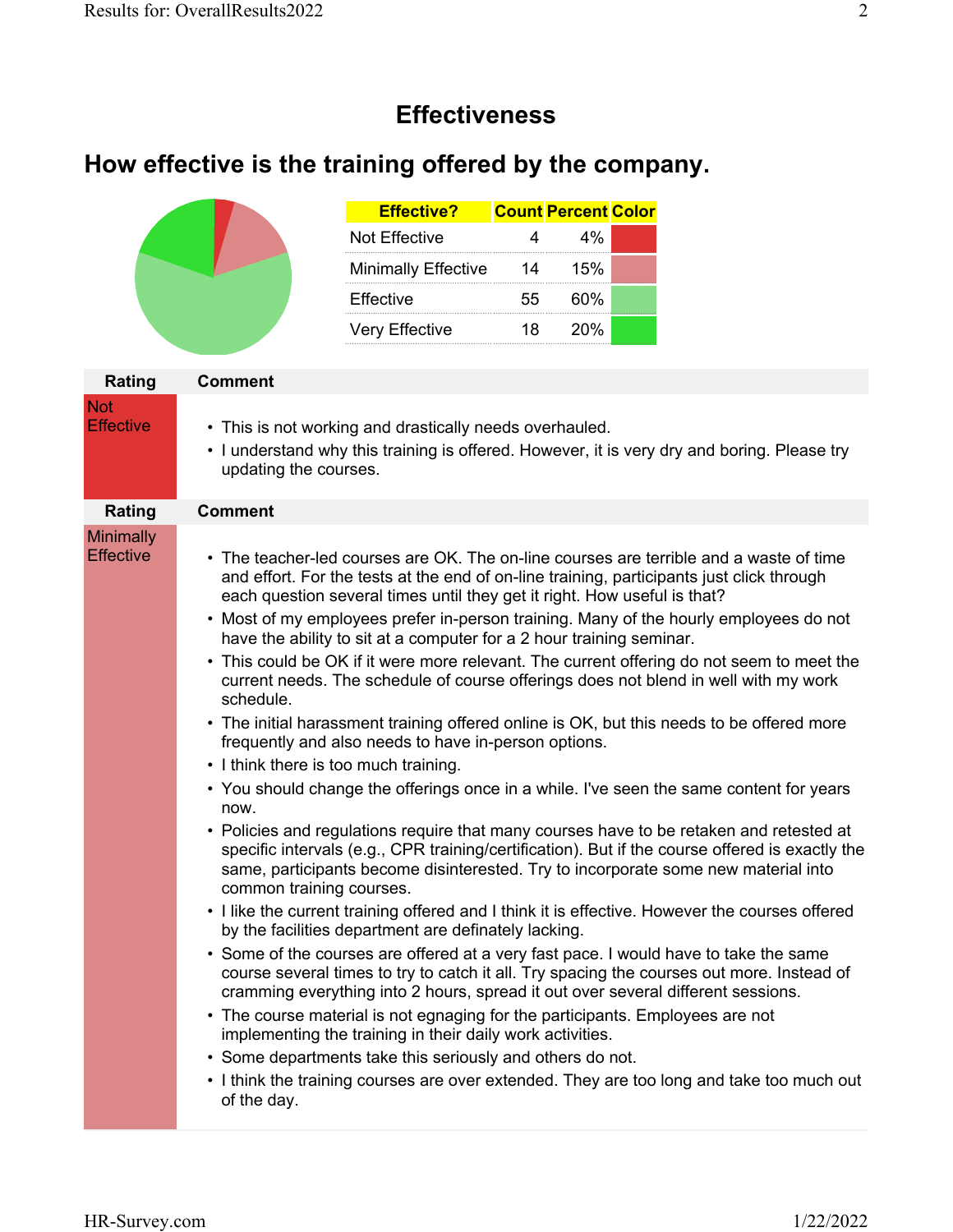| Rating           | <b>Comment</b>                                                                                                                                                                           |
|------------------|------------------------------------------------------------------------------------------------------------------------------------------------------------------------------------------|
| <b>Effective</b> |                                                                                                                                                                                          |
|                  | • The option for online training is critical because some employees work evening and<br>night shifts which make in-person training difficult to attend.                                  |
|                  | • If the training is mandatory, on-line courses make it easier to schedule.                                                                                                              |
|                  | • If I take the on-line training while at work, I notice that job requirements can be<br>distracting. Phone calls interrupt the training. This doesn't happen in a classroom<br>setting. |

# **Would you take an on-line course if offered?**



| <b>Take an</b><br>on-line course? |     | <b>Count Percent Color</b> |  |
|-----------------------------------|-----|----------------------------|--|
| Yes                               | 41  | 61%                        |  |
| N٥                                | 26. | 39%                        |  |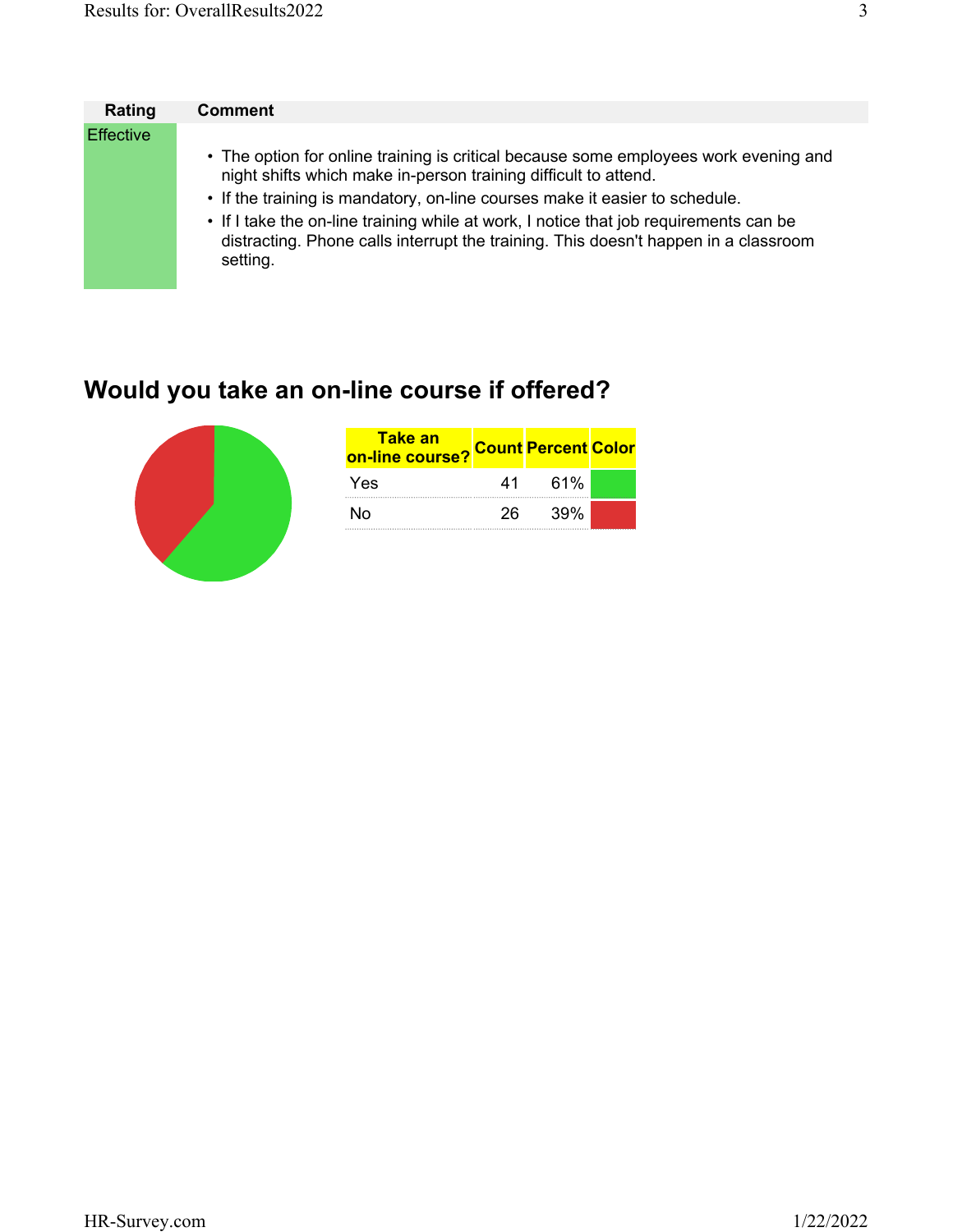# **How effective is the new-hire orientation program?**

| <b>Effective?</b>          |      | <b>Count Percent Color</b> |  |
|----------------------------|------|----------------------------|--|
| Not Effective              | 3    | 3%                         |  |
| <b>Minimally Effective</b> | - 21 | 24%                        |  |
| <b>Effective</b>           | 51.  | 59%                        |  |
| <b>Very Effective</b>      | 11   | 13%                        |  |

| Rating                               | Comment                                                                                                                                                                                                                                                                                                                                                                                                                                                                                                                                                                                                                                                                                                                                                                                                                                                                                                                                                                                                                                                                                                                                                                                                                                                                                 |
|--------------------------------------|-----------------------------------------------------------------------------------------------------------------------------------------------------------------------------------------------------------------------------------------------------------------------------------------------------------------------------------------------------------------------------------------------------------------------------------------------------------------------------------------------------------------------------------------------------------------------------------------------------------------------------------------------------------------------------------------------------------------------------------------------------------------------------------------------------------------------------------------------------------------------------------------------------------------------------------------------------------------------------------------------------------------------------------------------------------------------------------------------------------------------------------------------------------------------------------------------------------------------------------------------------------------------------------------|
| <b>Not Effective</b>                 | • Sorry. But this training is not very exciting. Try to make it more relevant and current.                                                                                                                                                                                                                                                                                                                                                                                                                                                                                                                                                                                                                                                                                                                                                                                                                                                                                                                                                                                                                                                                                                                                                                                              |
| Rating                               | <b>Comment</b>                                                                                                                                                                                                                                                                                                                                                                                                                                                                                                                                                                                                                                                                                                                                                                                                                                                                                                                                                                                                                                                                                                                                                                                                                                                                          |
| <b>Minimally</b><br><b>Effective</b> | • Most of the training is crammed with material. It should be spread out over a longer<br>time.<br>• This training is boring. Try to include more information about working at the<br>company. I want to better understand the culture here.<br>• Don't provide so much individual job information. Try to give more information about<br>working at the company. What is it like to work for XYZCorp?.<br>• Could we include a tour of the facilities?<br>• Once we are hired, someone should explain how to set up system access right<br>away. New employees should be given access immediately.<br>• New hires need training on Microsoft Teams and One Note.<br>• Teach new employees about skills that can cross over.<br>• Unfortunately, new hires need more experience with each system to become<br>productive.<br>• The current systems training is not as organized as it needs to be.<br>• What formal new hire orientation program? Everything is done on-the-fly. There is a<br>lack of consistent messaging.<br>• We need better training on the systems used. Too much material on items that are<br>not needed for the job.<br>• The current new hire orientation is too broad in focus. It doesn't provide new-hires<br>the right information needed to get started. |
| Rating                               | <b>Comment</b>                                                                                                                                                                                                                                                                                                                                                                                                                                                                                                                                                                                                                                                                                                                                                                                                                                                                                                                                                                                                                                                                                                                                                                                                                                                                          |
| Effective                            | • I am a member of the new hire orientation team (for several years). I think we are<br>doing a decent job of orienting new employees.                                                                                                                                                                                                                                                                                                                                                                                                                                                                                                                                                                                                                                                                                                                                                                                                                                                                                                                                                                                                                                                                                                                                                  |
| Rating                               | <b>Comment</b>                                                                                                                                                                                                                                                                                                                                                                                                                                                                                                                                                                                                                                                                                                                                                                                                                                                                                                                                                                                                                                                                                                                                                                                                                                                                          |
| <b>Very Effective</b>                | • I think the new hire training offered is just great. It helps the people in my department<br>get up-to-speed.                                                                                                                                                                                                                                                                                                                                                                                                                                                                                                                                                                                                                                                                                                                                                                                                                                                                                                                                                                                                                                                                                                                                                                         |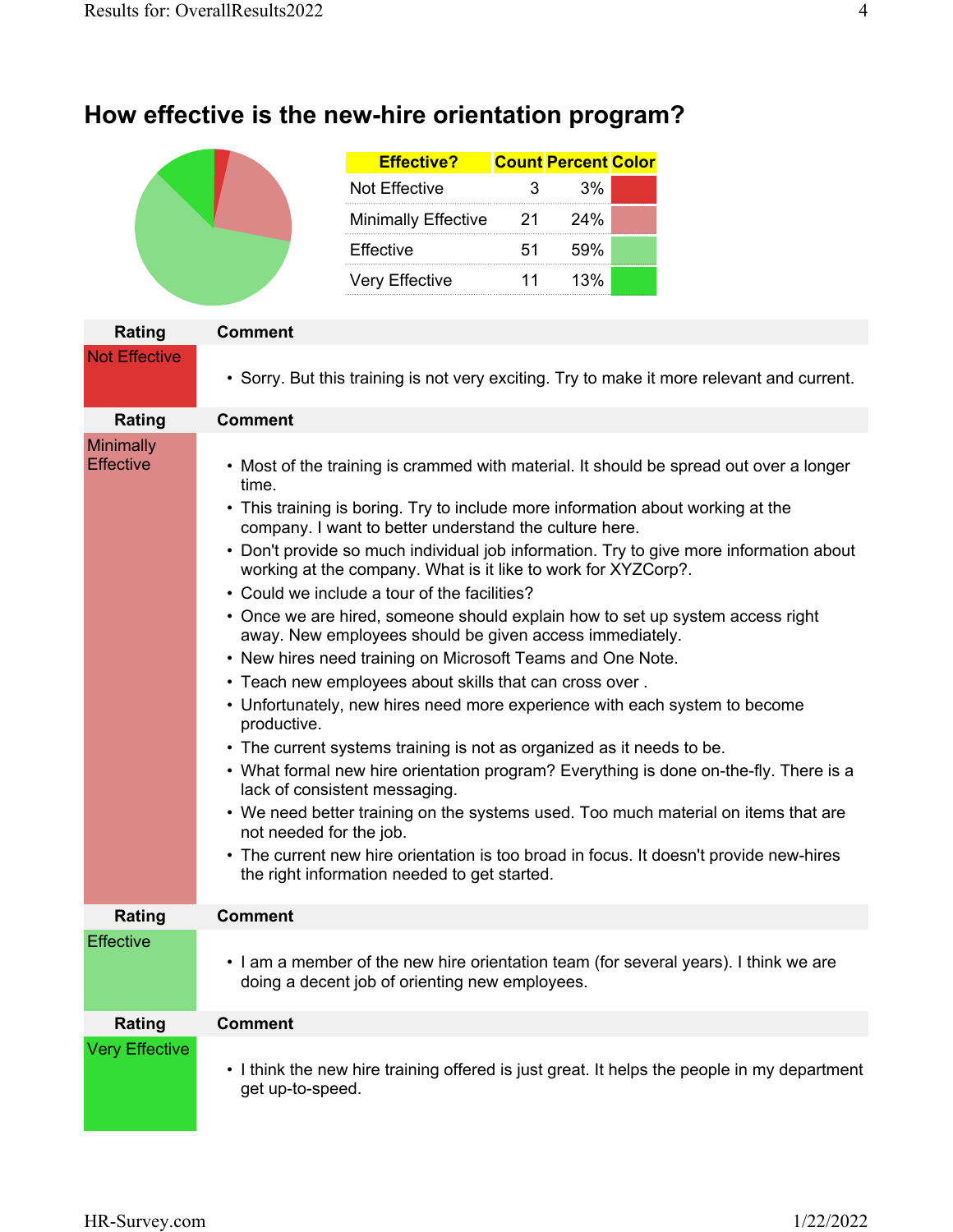

• At our facility, the new-hire orientation is essential to effective performance for the department.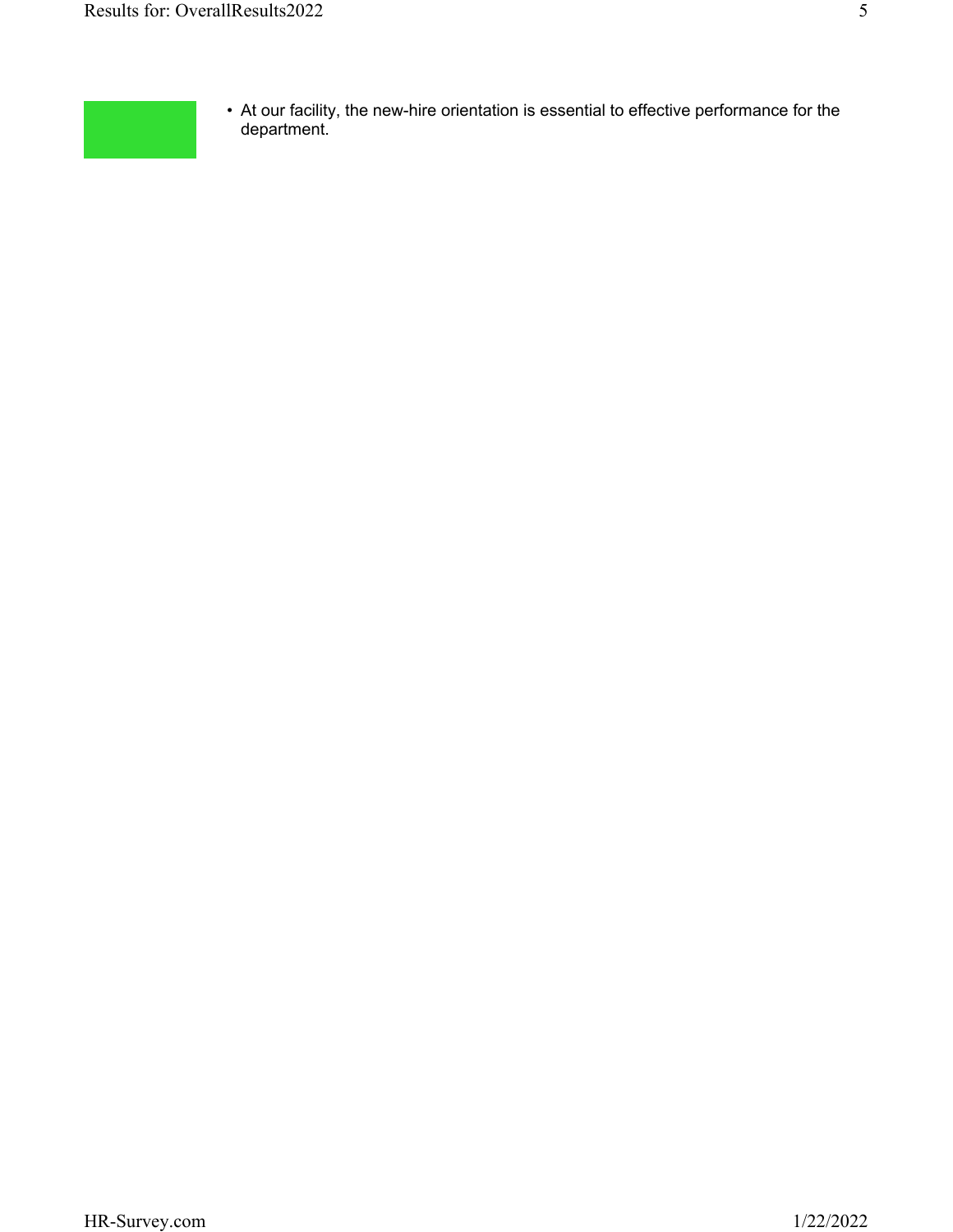# **Deciding To Attend Training**

# **What factors would influence your decision to attend a training program?**

120 employees responded to this item. The number that selected each option is shown below.

| <b>Factor</b>           | Overall                 |
|-------------------------|-------------------------|
| Length of Program       | 85%<br>(102 out of 120) |
| Certifications Offered  | 75%<br>(90 out of 120)  |
| Classroom vs On-line    | 58%<br>(69 out of 120)  |
| Location (HQ vs Branch) | 52%<br>(62 out of 120)  |
| Instructor              | 50%<br>(60 out of 120)  |
| Course Outline/Agenda   | 41%<br>(49 out of 120)  |
| Cost                    | 21%<br>(25 out of 120)  |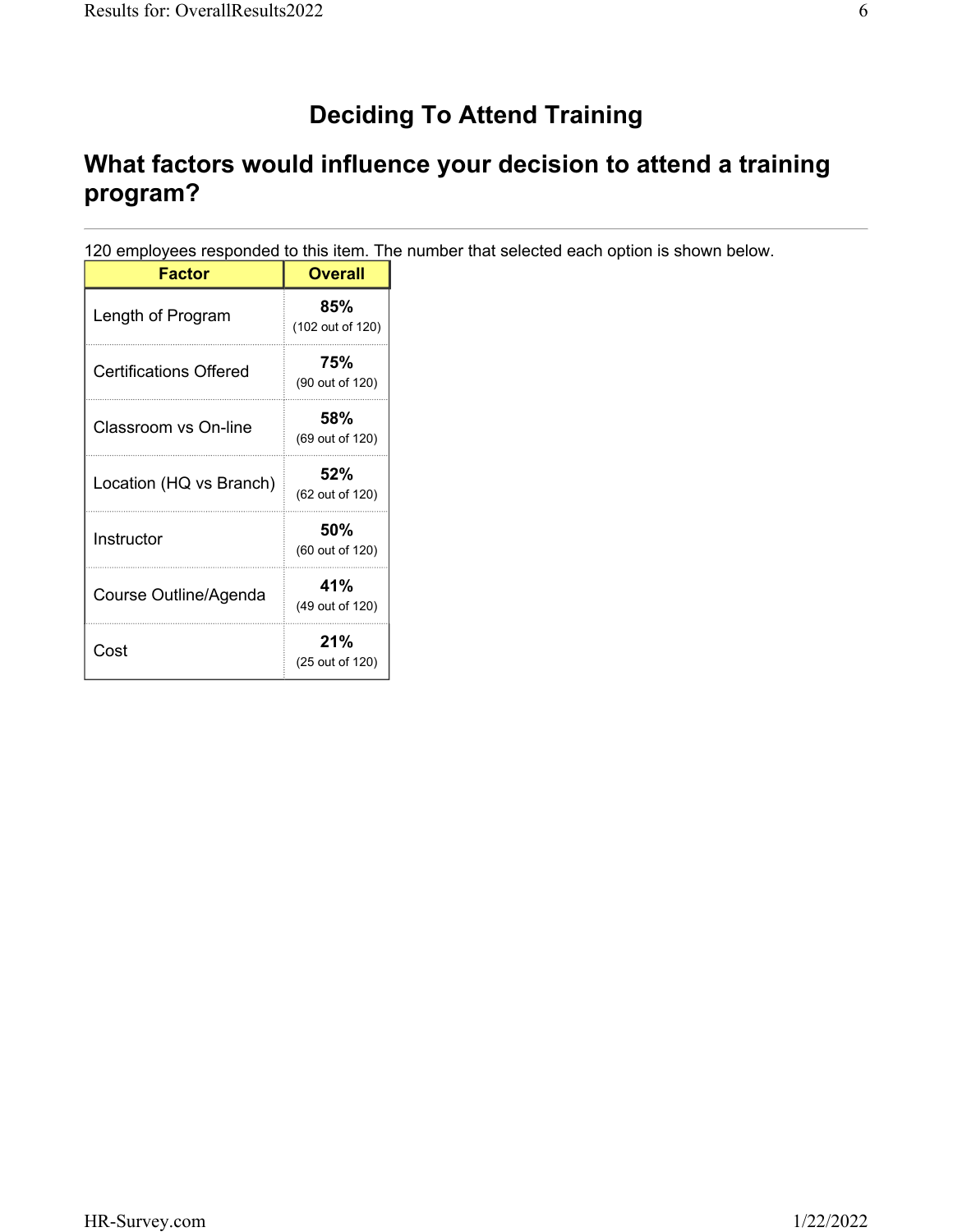## **How effective are various methods of training**

## **Video**



| <b>Video</b>          |     | <b>Count Percent Color</b> |  |
|-----------------------|-----|----------------------------|--|
| Not Very Effective    | 23  | 14%                        |  |
| Somewhat Effective    | 102 | 62%                        |  |
| <b>Very Effective</b> | 39. | 24%                        |  |

# **Online Training/e-Learning**



| <b>Online Training/e-Learning Count Percent Color</b> |     |        |  |
|-------------------------------------------------------|-----|--------|--|
| Not Very Effective                                    | 16. | 10%    |  |
| Somewhat Effective                                    | 96. | .59%   |  |
| Very Effective                                        | 50  | $31\%$ |  |

## **Workshops**



| <b>Workshops</b>          |     | <b>Count Percent Color</b> |  |
|---------------------------|-----|----------------------------|--|
| Not Very Effective        | 12  | 6%                         |  |
| <b>Somewhat Effective</b> | 63  | 34%                        |  |
| Very Effective            | 110 | 59%                        |  |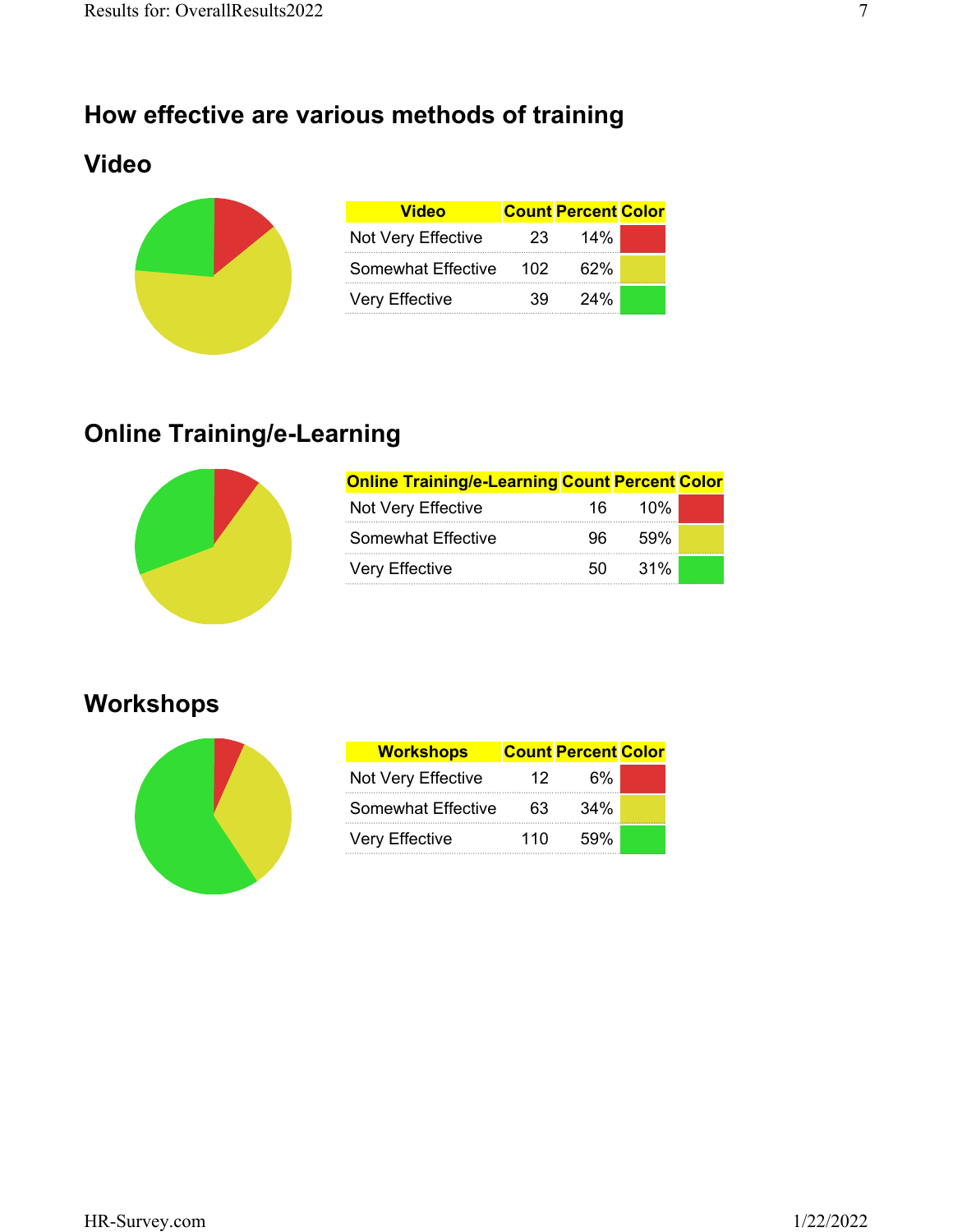#### **Facilitator Led**

| <b>Facilitator Led</b>    |    | <b>Count Percent Color</b> |  |
|---------------------------|----|----------------------------|--|
| Not Very Effective        | 9  | 5%                         |  |
| <b>Somewhat Effective</b> | 75 | 43%                        |  |
| <b>Very Effective</b>     | 90 | 52%                        |  |

# **Interactive Web Conferencing**



| <b>Interactive Web Conferencing Count Percent Color</b> |     |                    |  |
|---------------------------------------------------------|-----|--------------------|--|
| Not Very Effective                                      |     | 22 12 <sup>%</sup> |  |
| Somewhat Effective                                      | 134 | 74%                |  |
| Very Effective                                          | 24  | 13%                |  |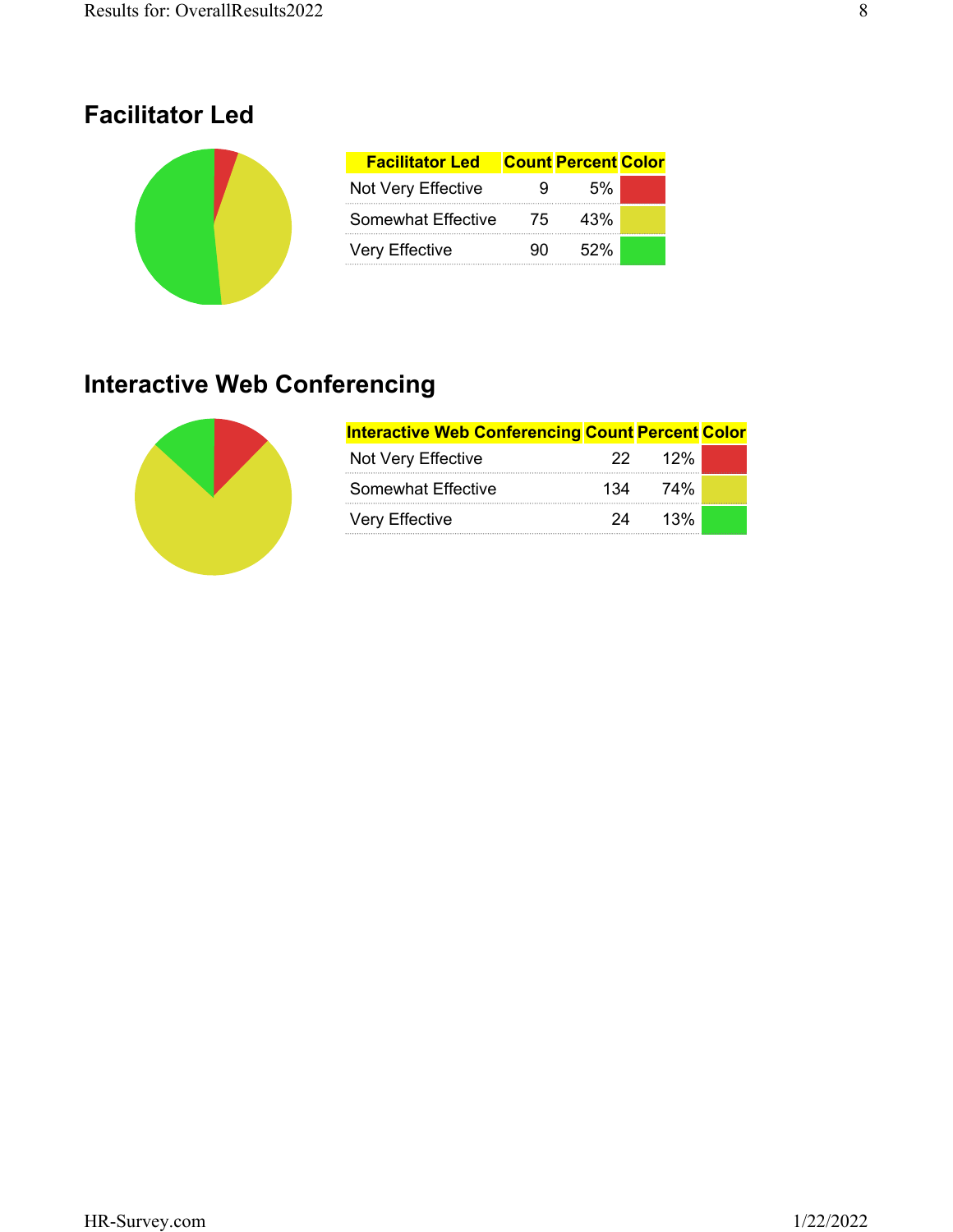# **What type of training would you benefit most?**

| <b>Method</b>                                       | <b>Overall</b>          |
|-----------------------------------------------------|-------------------------|
| Mobile/tablet-based training materials/quizzes      | 73%<br>(120 out of 165) |
| Conferences offered by professional associations    | 68%<br>(112 out of 165) |
| On-line Video Seminars via Zoom/Skype/MeetNow       | 61%<br>(101 out of 165) |
| On-line training via Youtube/Vimeo                  | 60%<br>(99 out of 165)  |
| Classroom instruction offered by College/University | 24%<br>(40 out of 165)  |
| <b>Professional Certification</b>                   | 22%<br>(37 out of 165)  |
| Classroom instruction by internal trainers          | 10%<br>(16 out of 165)  |

165 employees responded to this item. The number that selected each option is shown below.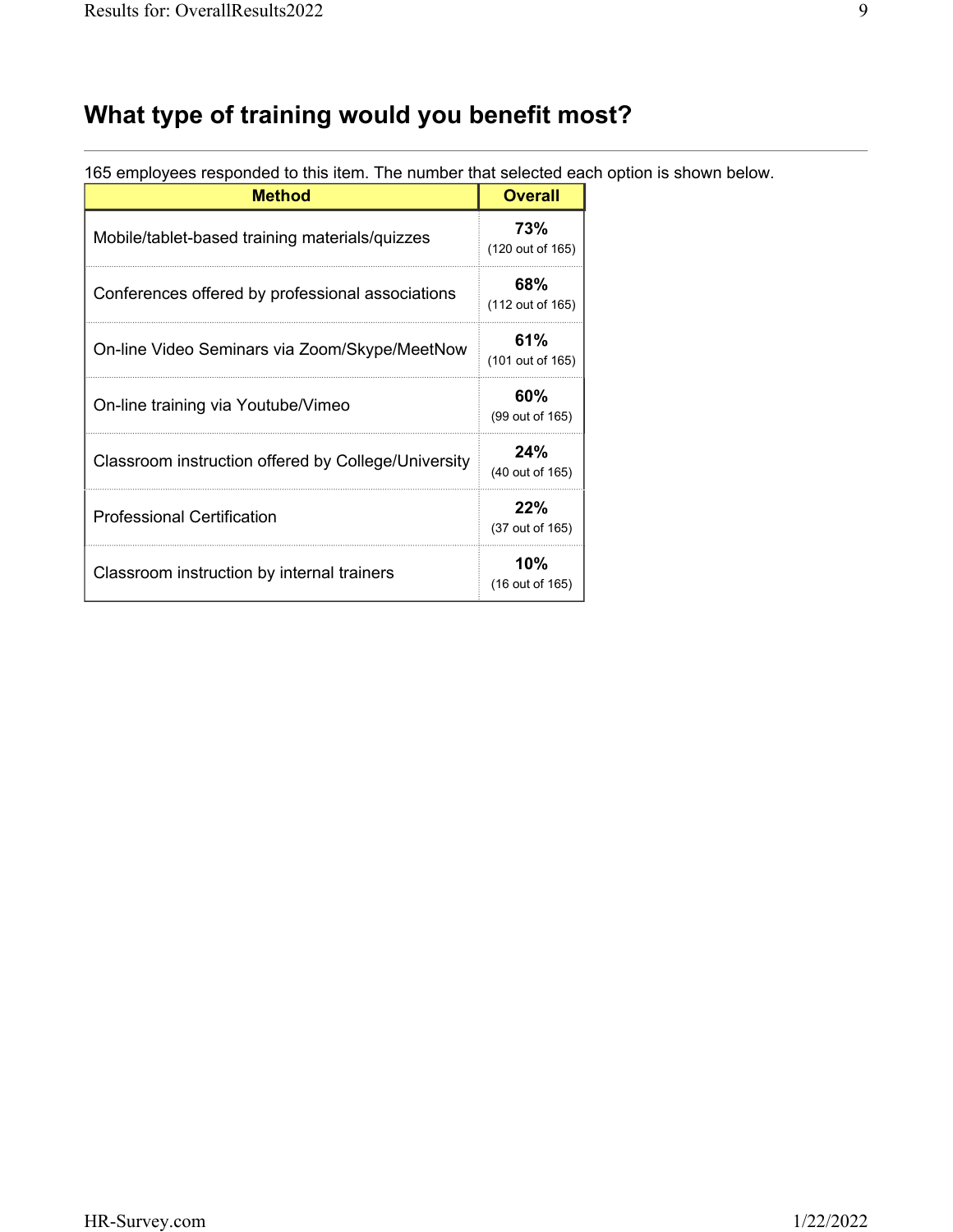#### **Please offer suggestions on how training can be changed to better meet your needs. (for example: locations; dates; frequency; duration; methods; topics)**

- We need more frequent training to stay current
- Corporate headquarters is the best place for the training. There should be accommodations mde for parking. No more than 3 hours. The middle of the week is good.
- I would like to see training brought to the branch offices.
- The training offered so far has seemed a little ad-hoc and unprofessional. Try using experts in the area.
- On-line and video-based course offerings are useful for field workers and drivers that have set schedules.
- I suggest offering courses in the morning or evening schedules so all employees could access them.
- We only need the training once or twice a month.
- Try to offer the same training at different times during a training day so that all employees (those on the evening and night shifts) can attend.
- Remove expired or outdated information.
- Make sure the people doing the training know what they are talking about. They should be experts in this area.
- Offered systems training as continued education.
- The current systems training is not as organized as it needs to be.
- Classroom training and one-one-one training.
- The current locations for training work for me. I think the branch offices could use more training. I would suggest using travelling trainers to cover the branch offices.
- I work irregular shifts, so different times of day or weekend offerings would be better for me to attend.
- Have a course for each key system
- Offer multiple sessions at multiple branches with a variety of times. Find out from the participants what schedules would work best for that location without disrupting the workflow.
- Offering training courses outside of the corporate office would be helpful for those staff located at branch offices.
- Quarterly training would work good. Please note that some employees that need the training work the evening and night shifts. Offer the training on alternating days to cover different work schedules.
- Once a year is all that is needed for management training. Offer courses from the local college as well.
- More training with after-hours options
- Try to schedule supervisory courses on a quarterly basis for each shift.
- Offer brief training sessions of specific software applications.
- Permit attendance of annual conferences and seminars. Permit employees to attend workshops and certification classes. Online training should be allowed as well.
- Some training needs to be offered more frequently on a rotating basis. Once a year is not frequent enough. Try to be consistent in when the training is offered so that we can plan ahead for different courses.
- Training for the "off" shifts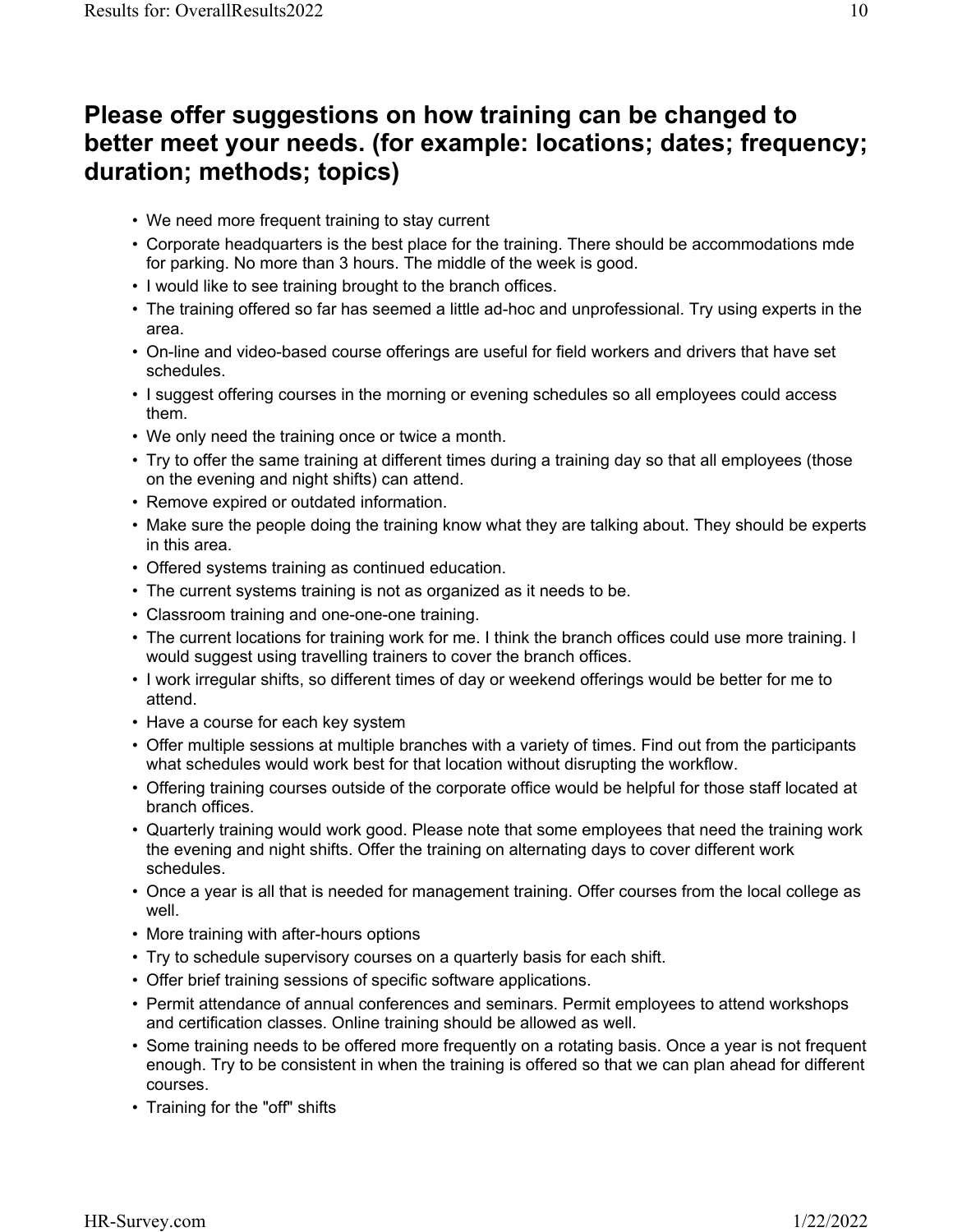- More off-hours training opportunities.
- Nights and weekends for evening shifts and part-time employees.
- For branch offices, courses should be offered at the locations. Don't make everyone come to corporate. Ask the managers which courses and how frequently they are needed.
- Offer training about remote connections and how to work more effectively remotely.
- Monthly. If a class gets cancelled, make sure you re-schedule it soon.
- I think corporate headquarters works well for my training. It allows me to get out of the branch office once in a while.
- Offer more training in process and procedures. The HR department should offer some training on the hiring and interviewing process.
- Rotate the standard course offerings at each site on a monthly basis.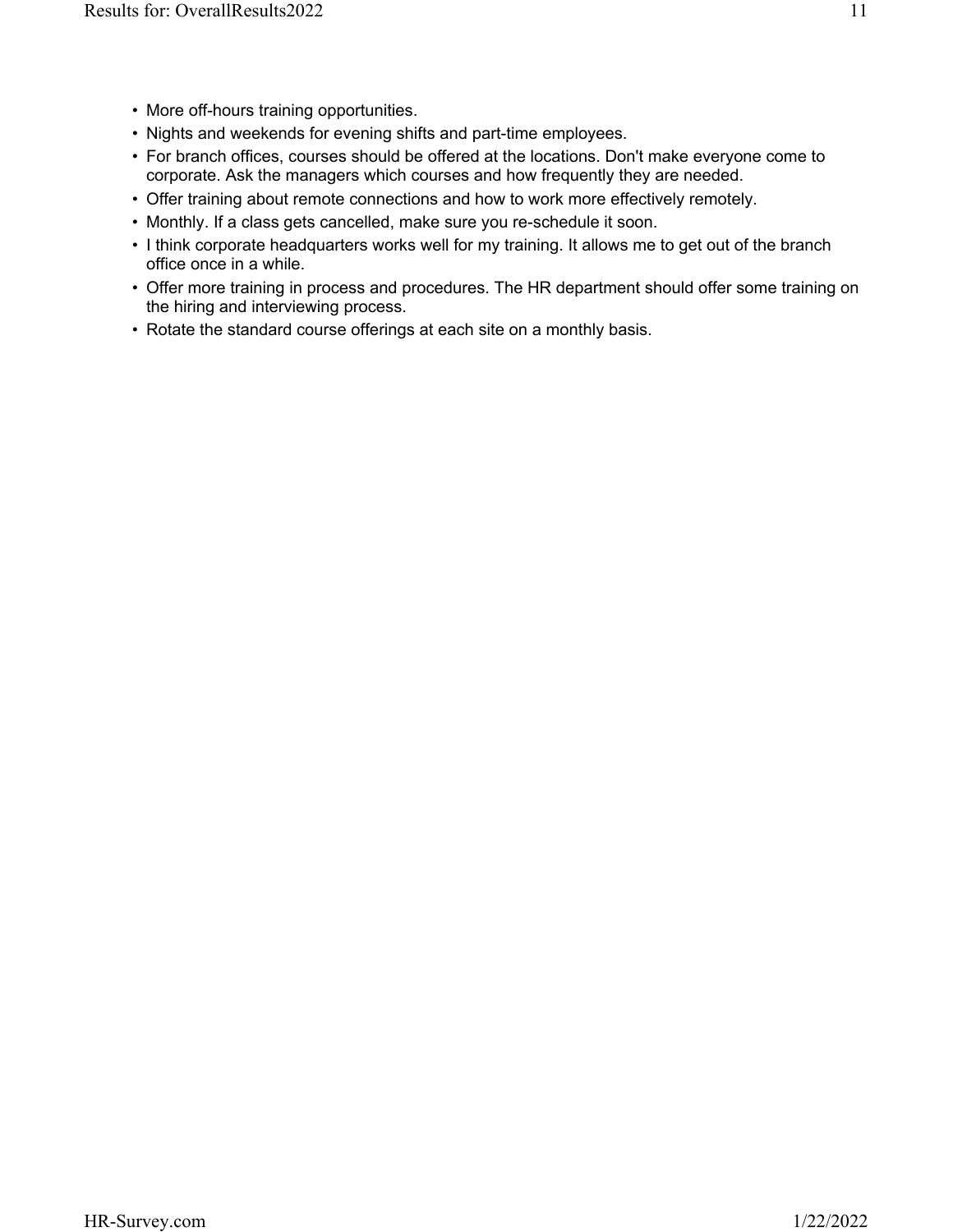# **Should new hires be required to take orientation?**

| <b>Response Count Percent Color</b> |     |     |  |
|-------------------------------------|-----|-----|--|
| Yes                                 | 102 | 85% |  |
| No                                  | 18  | 15% |  |
|                                     |     |     |  |
|                                     |     |     |  |

# **Should managers be required to attend managerial training?**



| <b>Response Count Percent Color</b> |     |            |  |
|-------------------------------------|-----|------------|--|
| Yes                                 | 96. | 80%        |  |
| N٥                                  | 24  | <b>20%</b> |  |

# **Is systems skills training important?**



| <b>Response Count Percent Color</b> |    |     |  |
|-------------------------------------|----|-----|--|
| Yes.                                | 68 | 59% |  |
| N٥                                  | 47 | 41% |  |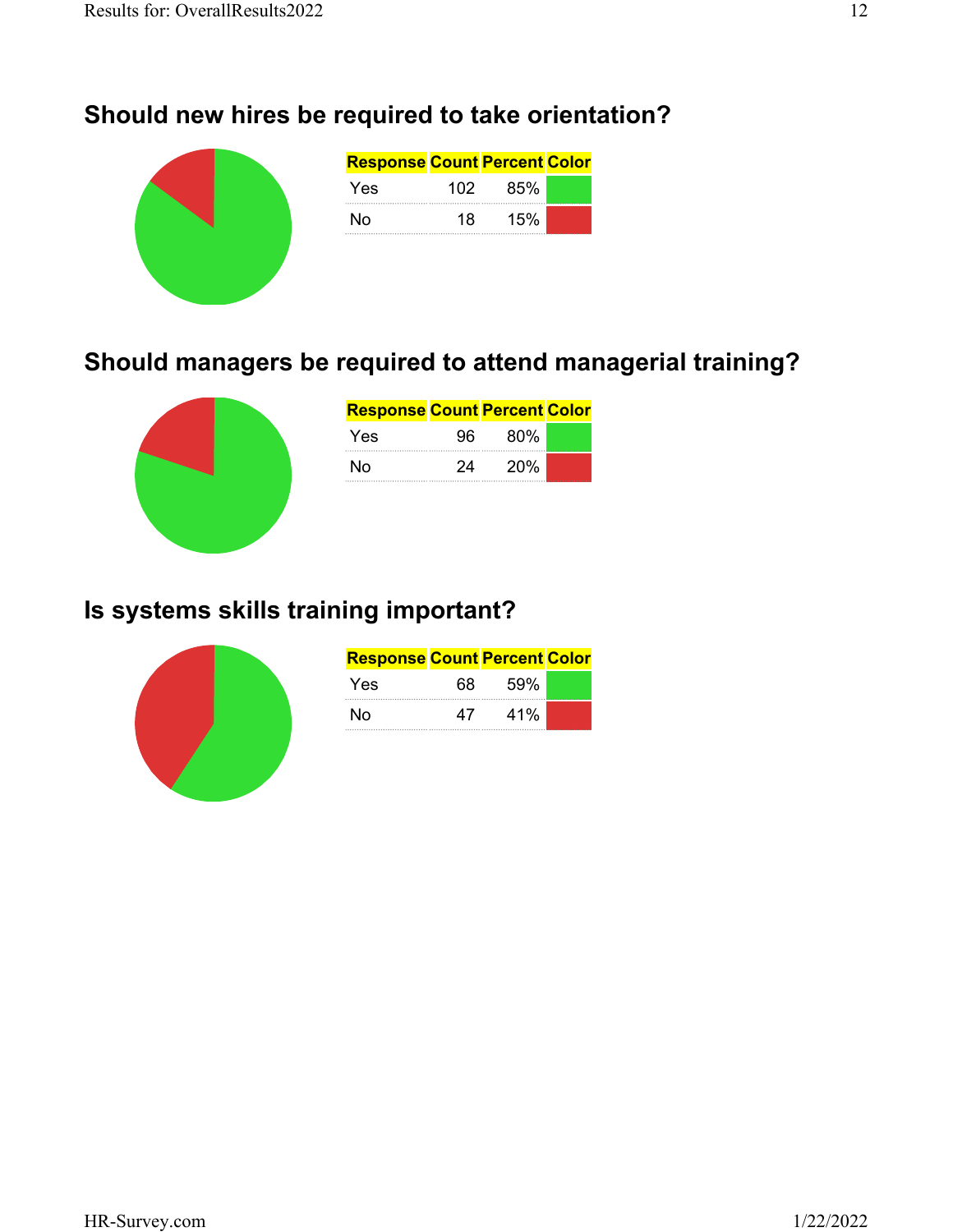## **What job specific training would you like offered?**

- More computer skills-training
- Teach more than just the basics.
- Systems training is especially needed for new hires.
- Offer training on how to set up group chats and video conferencing.
- Offer actual systems training. The simulators aren't close enough to reality.
- Courses on how to give effective coaching and feedback
- Management training
- Training in better communication
- Supervisor development training.
- Sorry. But I have never been given instructions on how to use these programs. Often times the training that is learned isn't shared with others.
- Give new employees additional training on these systems.
- More practical training on the systems.
- Provide more systems training
- I requested additional training on the Regional Asset system.
- More initial training on gMail and additional other on-line tools.
- I'm not familiar with XBA System.
- We need training on Microsoft Teams and One Note.
- The overall training was a great overview of the system
- Once we are hired, someone should explain how to set up system access right away. New employees should be given access immediately.
- Communication and Teamwork
- Supervisory Skills training.
- How to effectively use on-line communication platforms and tools.
- Customer service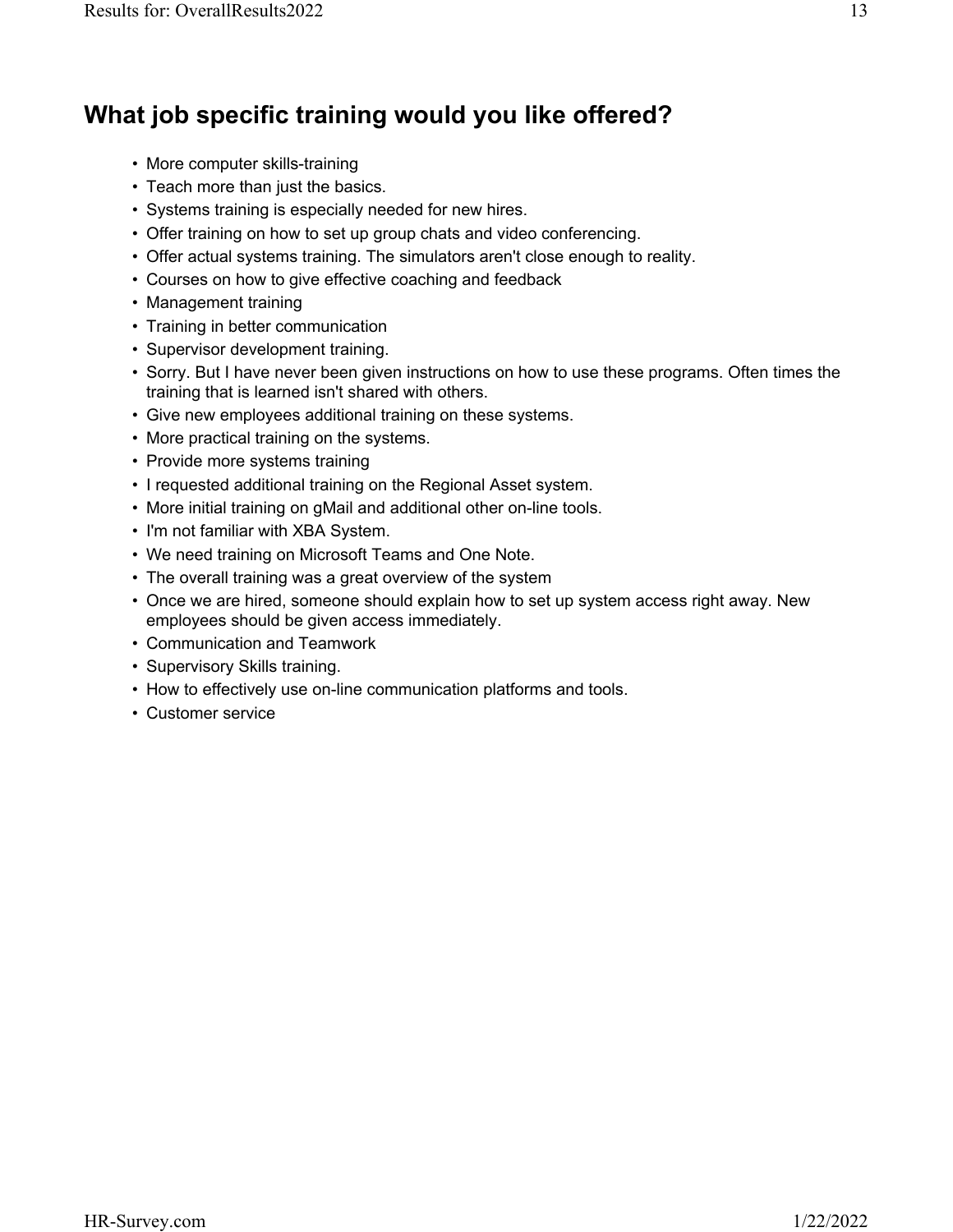#### **What do you see as your Division/Departments most important training need this year?**

- Leadership
- Effective social-media communications.
- Contract negotiations and handling grievances
- Supervisory skills training and learning how to resolve workplace conflicts.
- Take a time management course. Managing your day is very important. Do important tasks early in the day.
- Accountability, Developing Others and Interpersonal Skills.
- Organizing work and setting priorities. Asking the "right" questions.
- More experiential learning and use of resources. Try shadowing an expert for some time to learn new skills.
- Safety training.
- Supervisory training
- Teamwork, Managing Performance and Project Management.
- Introductory supervisor development courses. How to give constructive feedback.
- Supervisory skills training.
- Improve public speaking skills. It is important to learn how to speak effectively.
- Advanced systems training
- Networking and integration
- Supervisory, Management and Leadership
- Time management training
- Supervisor training and performance management training
- Equity and EEOC Issues training.
- Management and supervisory skills
- Building productive customer relationships and prospects.
- Technology classes and systems orientation for new employees
- Better coaching and management
- Understanding changing markets
- More relevant Sales Skills classes. Training to increase the quality of the services you offer.
- Establishing Focus and Direction
- Regulatory processes
- Training on the hiring/interviewing process.
- Change management and Empowering Others
- Entry level management leadership issues.
- Performance assessment and giving good feedback
- Leadership/Supervisor Skills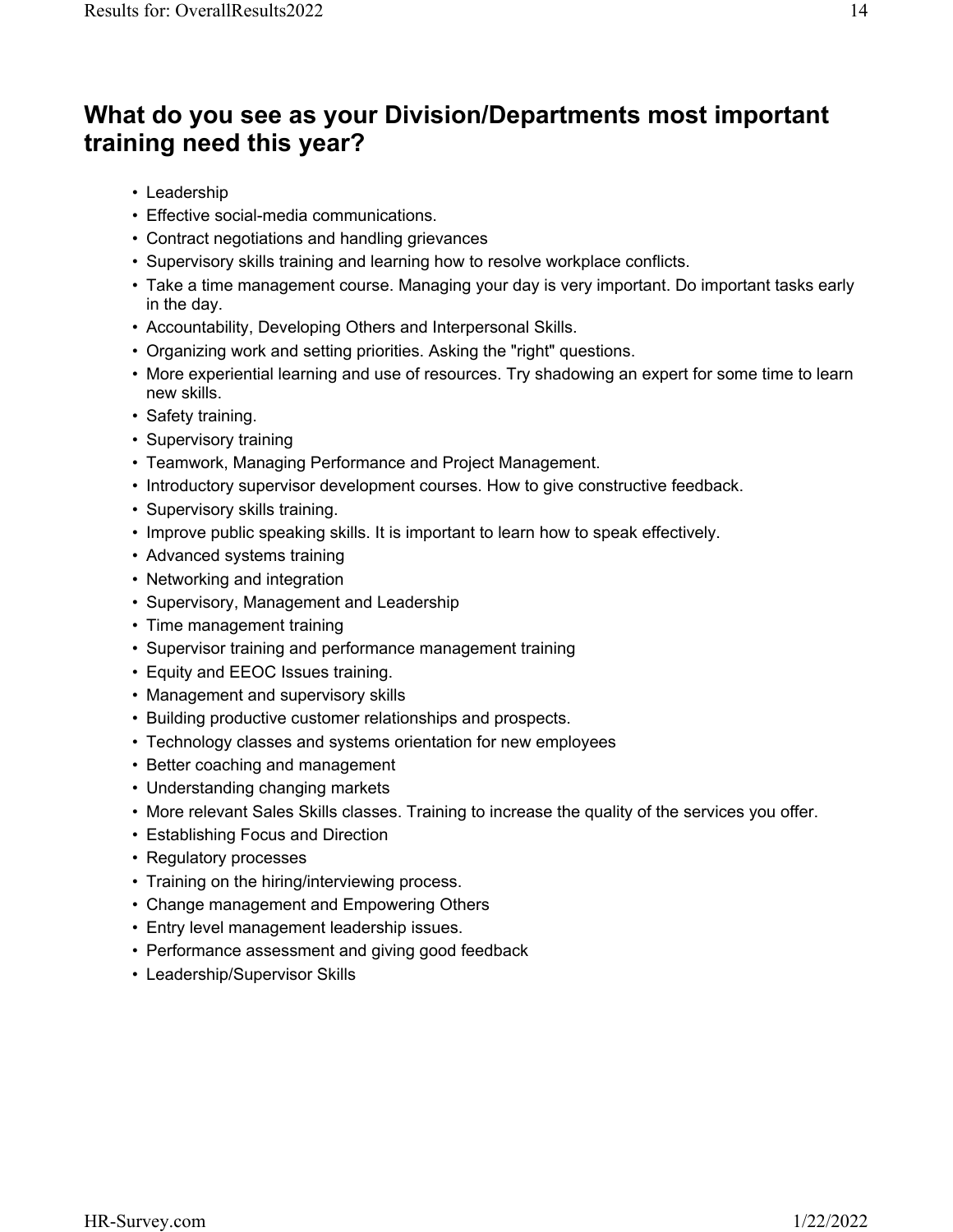# **Rate the effectiveness of our current systems training?**

| <b>Effective?</b>          |     | <b>Count Percent Color</b> |  |
|----------------------------|-----|----------------------------|--|
| Not Effective              | 16. | 13%                        |  |
| <b>Minimally Effective</b> | 44  | 37%                        |  |
| <b>Effective</b>           | 51  | 43%                        |  |
| <b>Very Effective</b>      |     | ጸ%                         |  |

#### **Rate the effectiveness of our current systems to meeting your departmental needs?**



| <b>Effective?</b>          |    | <b>Count Percent Color</b> |  |
|----------------------------|----|----------------------------|--|
| Not Effective              | 19 | 16%                        |  |
| <b>Minimally Effective</b> | 65 | 54%                        |  |
| <b>Effective</b>           | 28 | 23%                        |  |
| <b>Very Effective</b>      | 8  | 7%                         |  |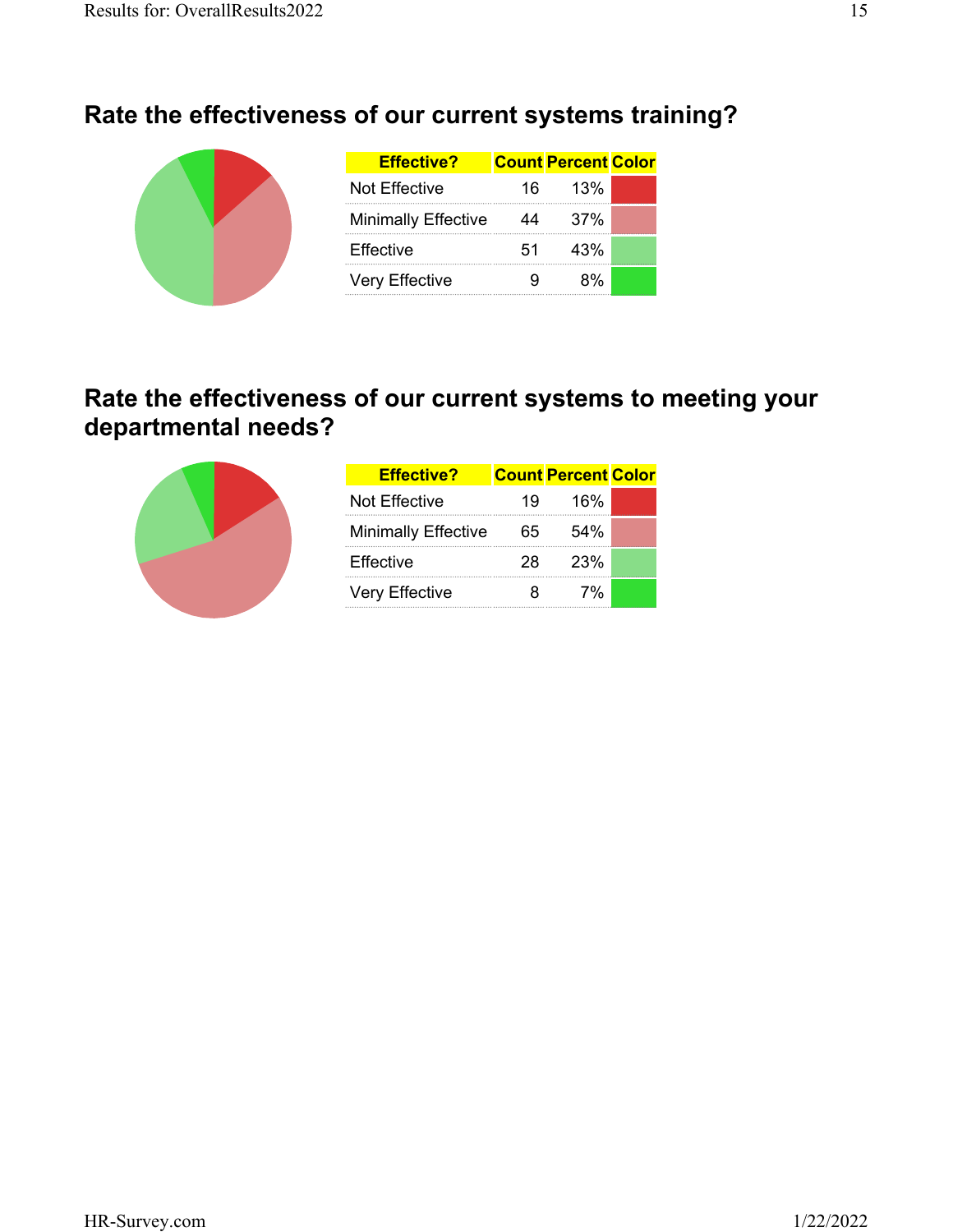#### **Which of the following outcomes do you feel our current Performance Management system is able to accomplish?**

120 employees responded to this item. The number that selected each option is shown below.

| <b>Needs</b>                                       | <b>Overall</b>          |
|----------------------------------------------------|-------------------------|
| Providing feedback and coaching                    | 85%<br>(102 out of 120) |
| Systems integration                                | 81%<br>(97 out of 120)  |
| Measuring and documenting employee performance     | 71%<br>(85 out of 120)  |
| Combining 360 Feedback with Performance Management | 61%<br>(73 out of 120)  |
| Setting goals and objectives                       | 53%<br>(63 out of 120)  |
| Individual Development Plans                       | 42%<br>(50 out of 120)  |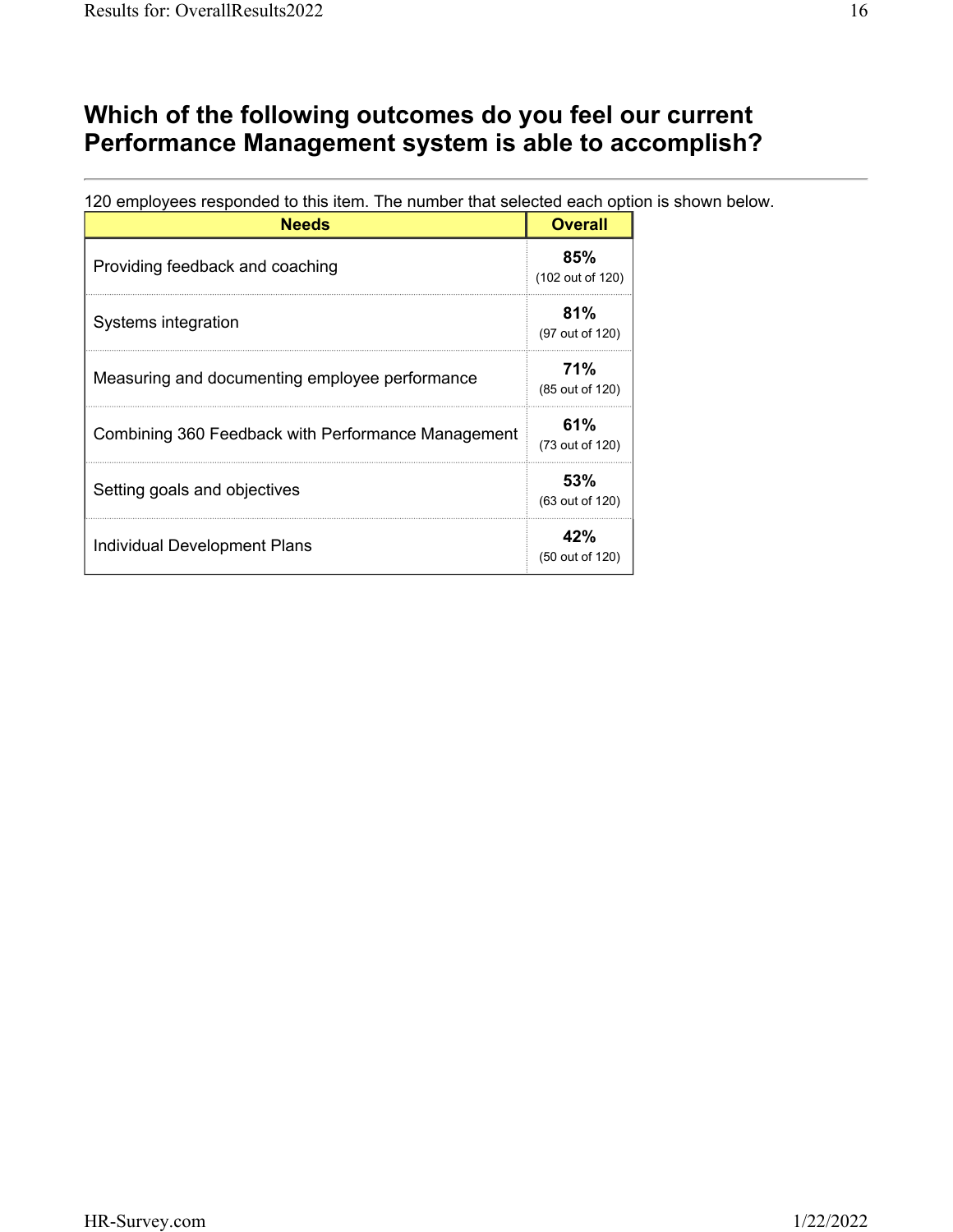#### **What are the top Project Management skills senior leaders need to develop?**

120 employees responded to this item. The number that selected each option is shown below.

| <b>Skills</b>                       | <b>Overall</b>         |
|-------------------------------------|------------------------|
| <b>Project Management</b>           | 61%<br>(73 out of 120) |
| <b>Establishing Focus/Direction</b> | 38%<br>(46 out of 120) |
| <b>Managing Performance</b>         | 37%<br>(44 out of 120) |
| Leadership Skills                   | 29%<br>(35 out of 120) |
| Persuasion and Influence            | 19%<br>(23 out of 120) |
| <b>Analysis Skills</b>              | 16%<br>(19 out of 120) |
| <b>Action and Performance</b>       | 15%<br>(18 out of 120) |
| <b>Supervisory Skills</b>           | 14%<br>(17 out of 120) |
| <b>Management Skills</b>            | 13%<br>(16 out of 120) |
| <b>Budgeting/Financial Skills</b>   | 12%<br>(14 out of 120) |
| Delegation and Employee Empowerment | 8%<br>(9 out of 120)   |
| Other                               | 6%<br>(7 out of 120)   |

#### **Other...**

- Team building
- Accommodations required for employees with disabilities
- New systems integrations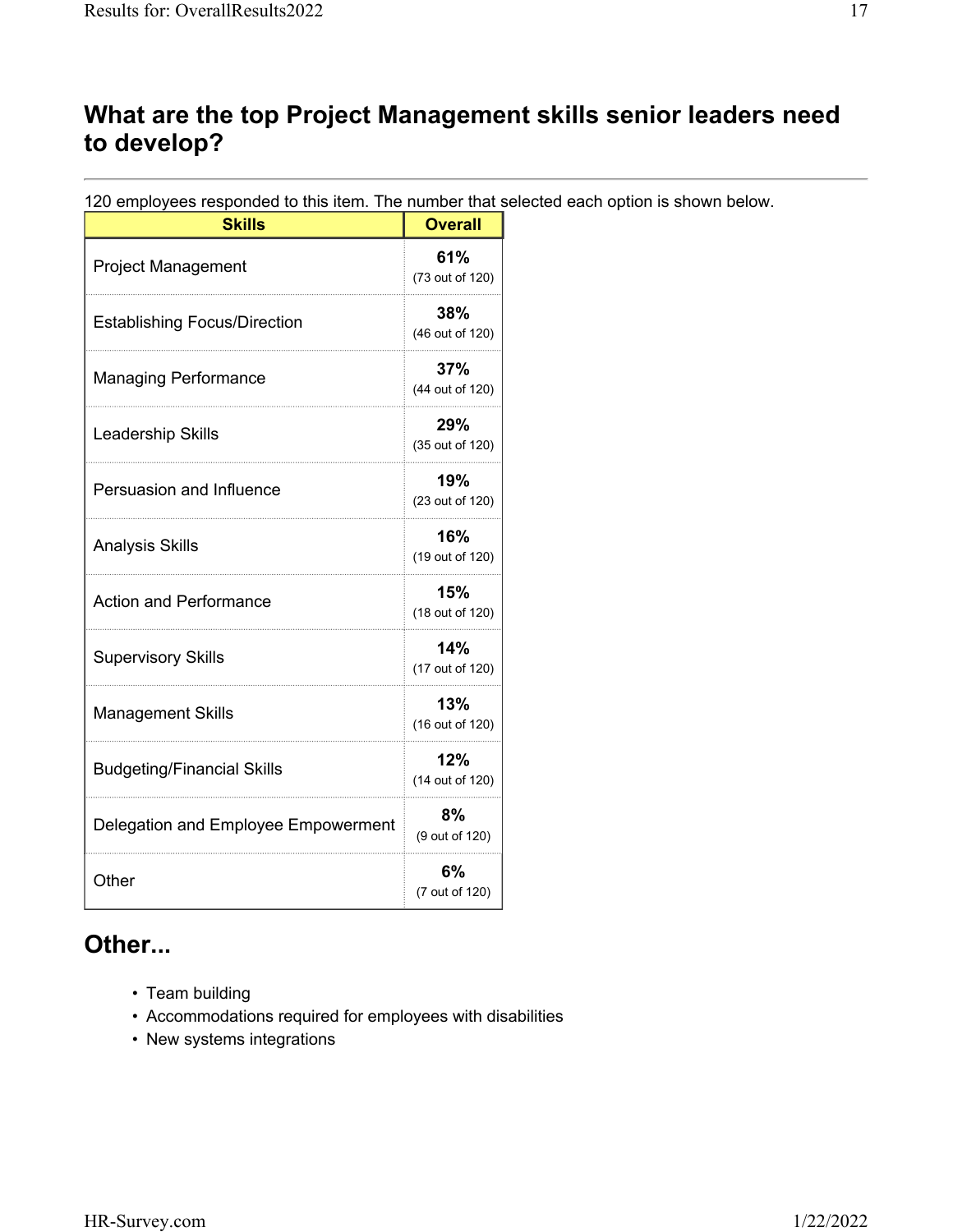#### **How would you rate the readiness of new hires after attending the new hire orientation program?**

| <b>Readiness</b> |    | <b>Count Percent Color</b> |  |
|------------------|----|----------------------------|--|
| Not Ready        | 10 | 8%                         |  |
| Minimally Ready  | 26 | <b>22%</b>                 |  |
| Ready            | 84 | 70%                        |  |

#### **What method of training should be used for the new-hire orientation program?**



| <b>Method</b>              |     | <b>Count Percent Color</b> |  |
|----------------------------|-----|----------------------------|--|
| In-person Only             | 30. | 25%                        |  |
| On-line Only               | 20. | 17%                        |  |
| Both In-person and On-line | 70  | 58%                        |  |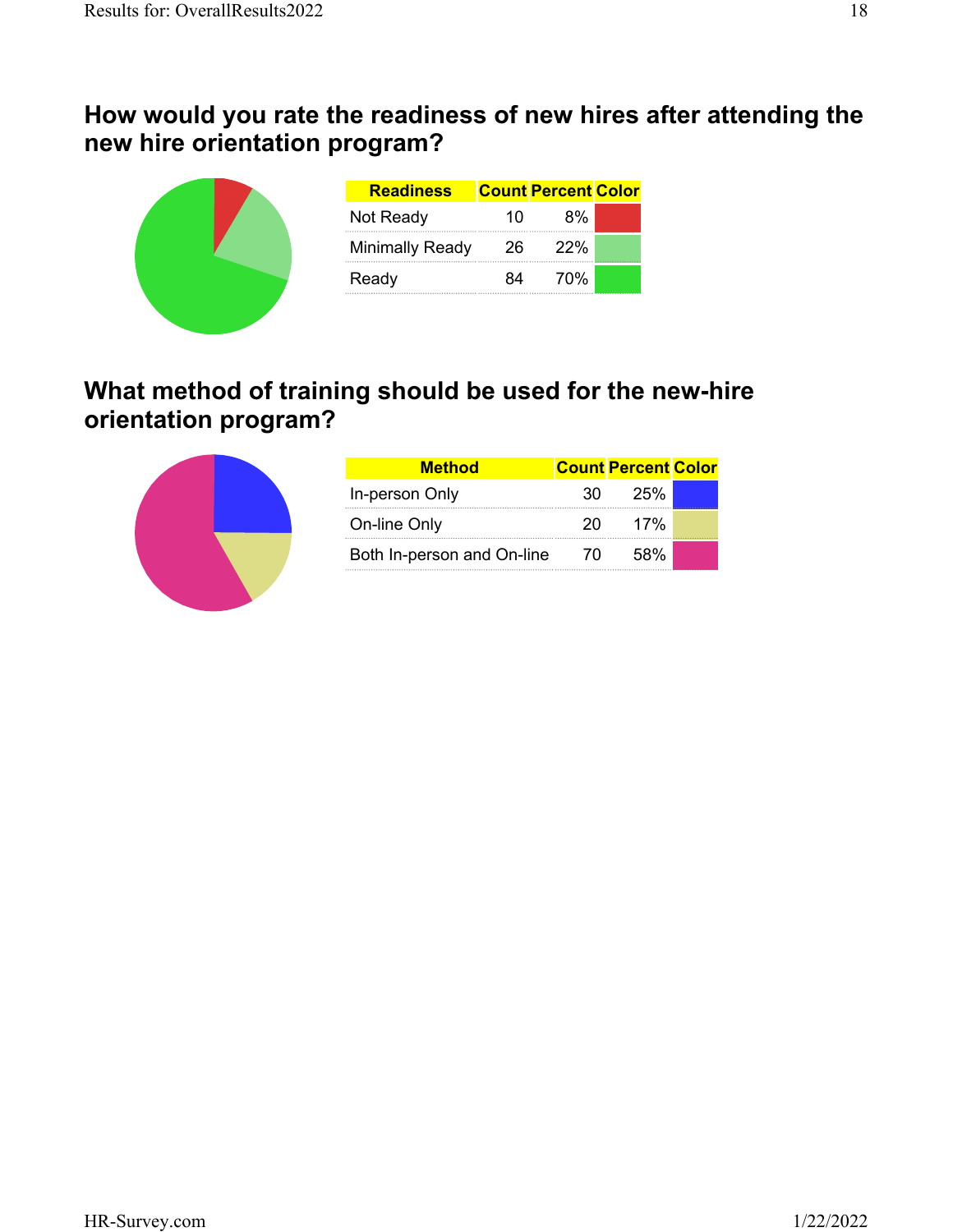#### Level of Agreement

The table below shows the responses in a more graphic form where the percentage of each kind of response is shown using a color from red (Not Very Effective) to green (Very Effective). The purpose of this graph is to easily compare the different items on this dimension to identify those with higher or lower levels of agreement. This table also includes the level of agreement with each item on this section of the survey. Agreement in this section is defined as a response from "Very Effective" (3) to "Very Effective" (3). The amount of agreement as a percentage of all responses is shown below.

|    |                                          |     |      | <b>Level of</b>      |           |            |
|----|------------------------------------------|-----|------|----------------------|-----------|------------|
|    | <i>Item</i>                              | n   |      | <b>Avg Agreement</b> | <b>No</b> | <b>Yes</b> |
|    | 6. Scientific/Technical                  | 123 | 1.80 | 0.0%                 | 30%       | 70%        |
| 7. | <b>General Technology</b>                | 119 | 1.60 | 0.0%                 | 42%       | 58%        |
|    | 8. Systems Integration                   | 117 | 1.67 | 0.0%                 | 39%       | 61%        |
|    | 9. Team Building                         | 119 | 1.54 | 0.0%                 | 47%       | 53%        |
|    | 10. Project Management                   | 122 | 1.87 | 0.0%                 | 25%       | 75%        |
|    | 11. Change Management                    | 122 | 1.83 | 0.0%                 | 26%       | 74%        |
|    | 12. Bio-informatics                      | 119 | 1.84 | 0.0%                 | 25%       | 75%        |
|    | 13. Negotiation                          | 121 | 1.87 | 0.0%                 | 26%       | 74%        |
|    | 14. Conflict Resolution                  | 122 | 1.77 | 0.0%                 | 32%       | 68%        |
|    | 15. Management Skills                    | 118 | 1.55 | 0.0%                 | 47%       | 53%        |
|    | 16. Decision Making Skills               | 120 | 1.81 | 0.0%                 | 29%       | 71%        |
|    | 17. Logic and Ethics                     | 121 | 1.83 | 0.0%                 | 28%       | 72%        |
|    | 18. Presentation Skills                  | 120 | 1.68 | 0.0%                 | 38%       | 62%        |
|    | 19. Industrial Automation                | 120 | 1.79 | 0.0%                 | 31%       | 69%        |
|    | 20. Robotics and Artificial Intelligence | 120 | 1.60 | 0.0%                 | 43%       | 57%        |
|    | 21. Strategic Planning                   | 118 | 1.55 | 0.0%                 | 47%       | 53%        |
|    | 22. Time Management Skills               | 117 | 1.64 | 0.0%                 | 41%       | 59%        |
|    | 23. HR Issues and Regulations            | 116 | 1.71 | 0.0%                 | 34%       | 66%        |
|    | 24. Inter-departmental<br>Communications | 116 | 1.52 | 0.0%                 | 47%       | 53%        |
|    | 25. Hiring and Promotions                | 118 | 1.65 | 0.0%                 | 40%       | 60%        |
|    | 26. Other                                | 6   | 1.33 | 0.0%                 | 17%       | 83%        |

#### **Other...**

- Hardware and Software Systems
- Process control methods
- How to positively influence the team.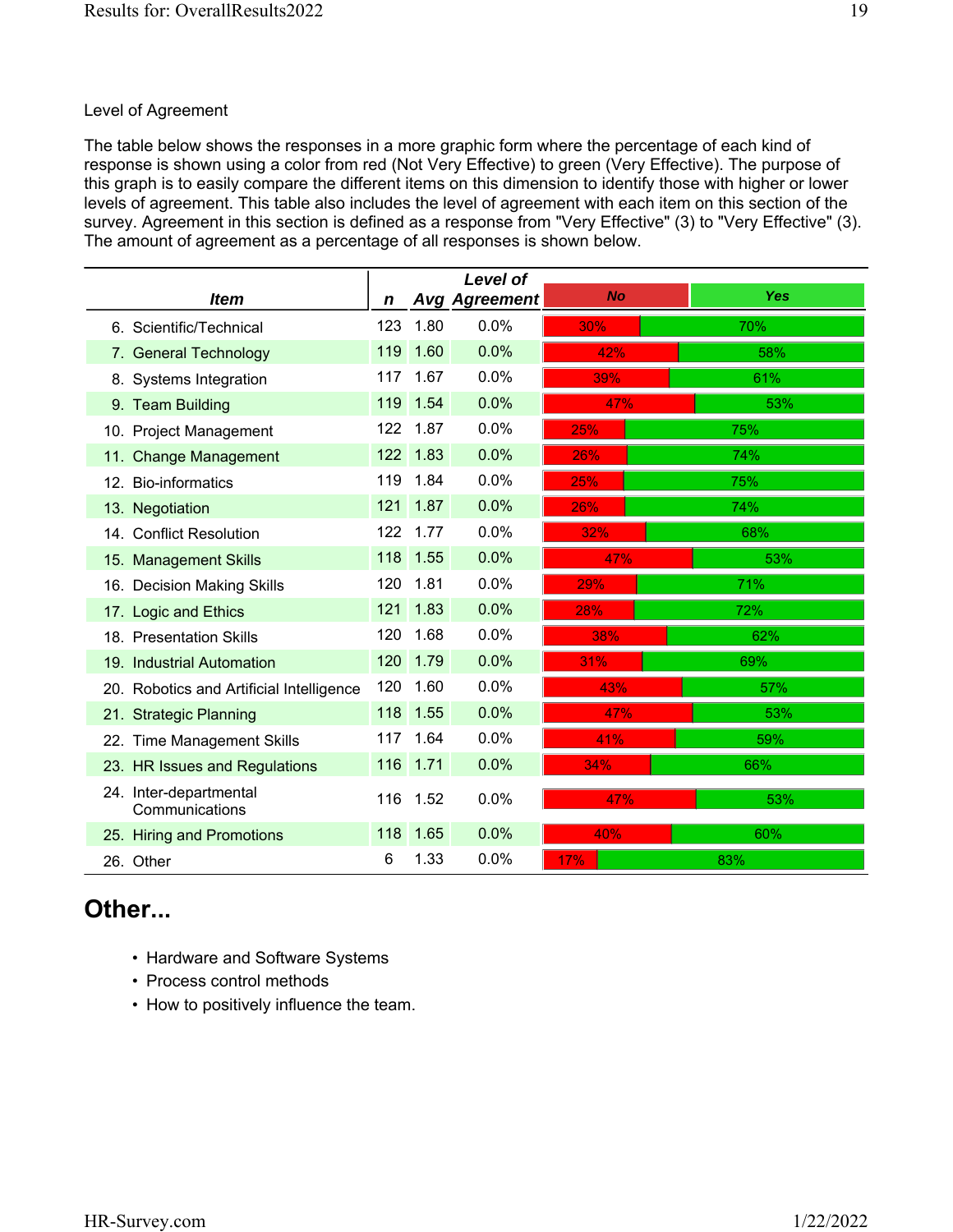# **Is the HR Department responsive to your training needs?**

|  | <b>Response Count Percent Color</b> |     |     |  |
|--|-------------------------------------|-----|-----|--|
|  | Yes                                 | 66  | 80% |  |
|  | N٥                                  | 16. | 20% |  |
|  |                                     |     |     |  |
|  |                                     |     |     |  |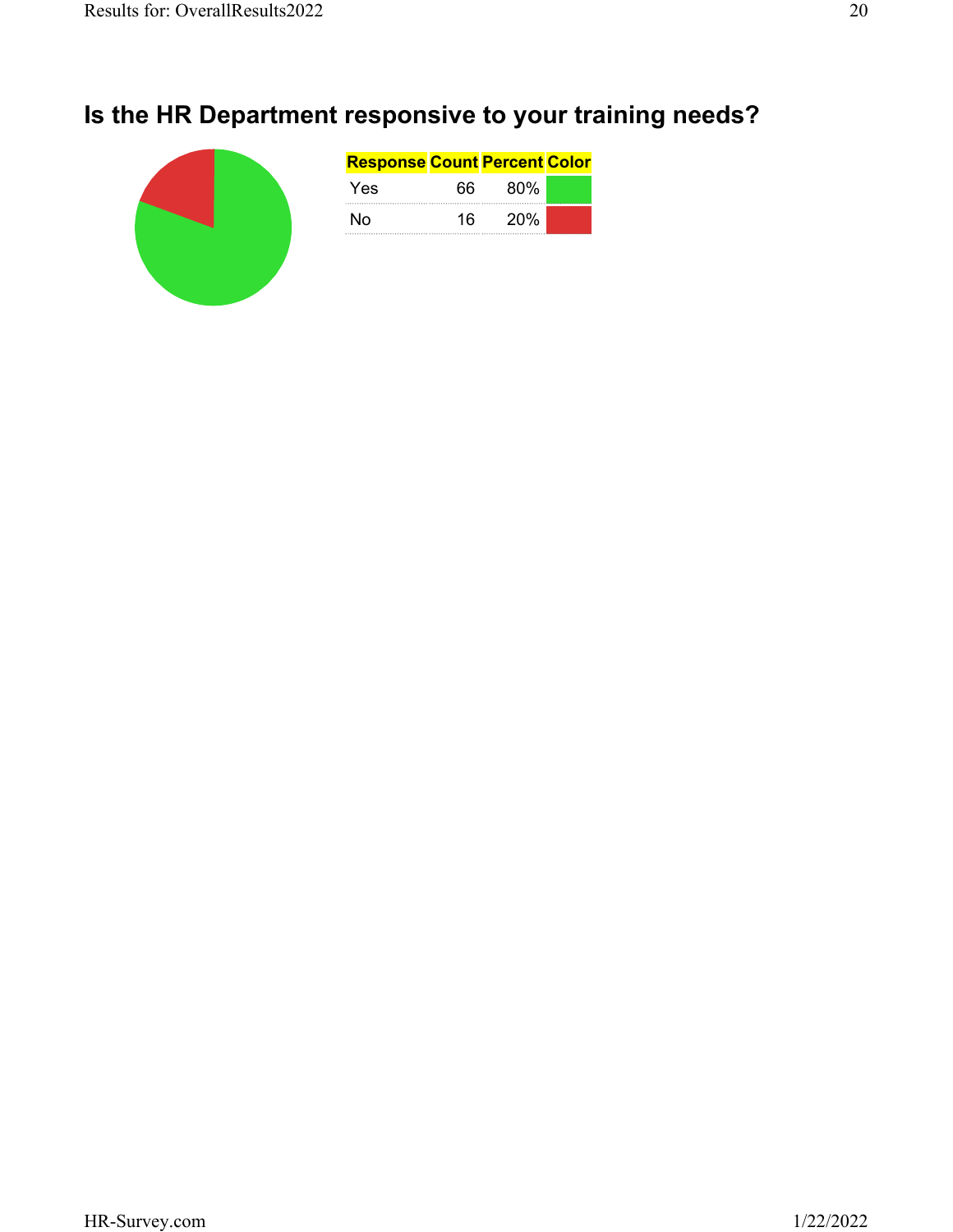## **Which of the following courses should the HR department offer training?**

120 employees responded to this item. The number that selected each option is shown below.

| <b>Method</b>                                           | <b>Overall</b>         |
|---------------------------------------------------------|------------------------|
| More Systems Training                                   | 78%<br>(93 out of 120) |
| Improved Performance Management                         | 74%<br>(89 out of 120) |
| <b>Coaching Others</b>                                  | 66%<br>(79 out of 120) |
| <b>Supervising Employees</b>                            | 55%<br>(66 out of 120) |
| More Training and Development                           | 52%<br>(62 out of 120) |
| <b>Better Worklife Balance</b>                          | 48%<br>(57 out of 120) |
| <b>Understanding Promotions and Succession planning</b> | 43%<br>(52 out of 120) |
| <b>Safe Work Practices</b>                              | 39%<br>(47 out of 120) |
| Licensing and Certifications                            | 38%<br>(45 out of 120) |
| <b>Using Social Media</b>                               | 38%<br>(45 out of 120) |
| Addressing harassment in the workplace                  | 37%<br>(44 out of 120) |
| <b>Improved Onboarding Experience</b>                   | 33%<br>(40 out of 120) |
| <b>Team Building</b>                                    | 24%<br>(29 out of 120) |
| <b>Better Selling Skills</b>                            | 21%<br>(25 out of 120) |
| Improved Diversity and Inclusion                        | 16%<br>(19 out of 120) |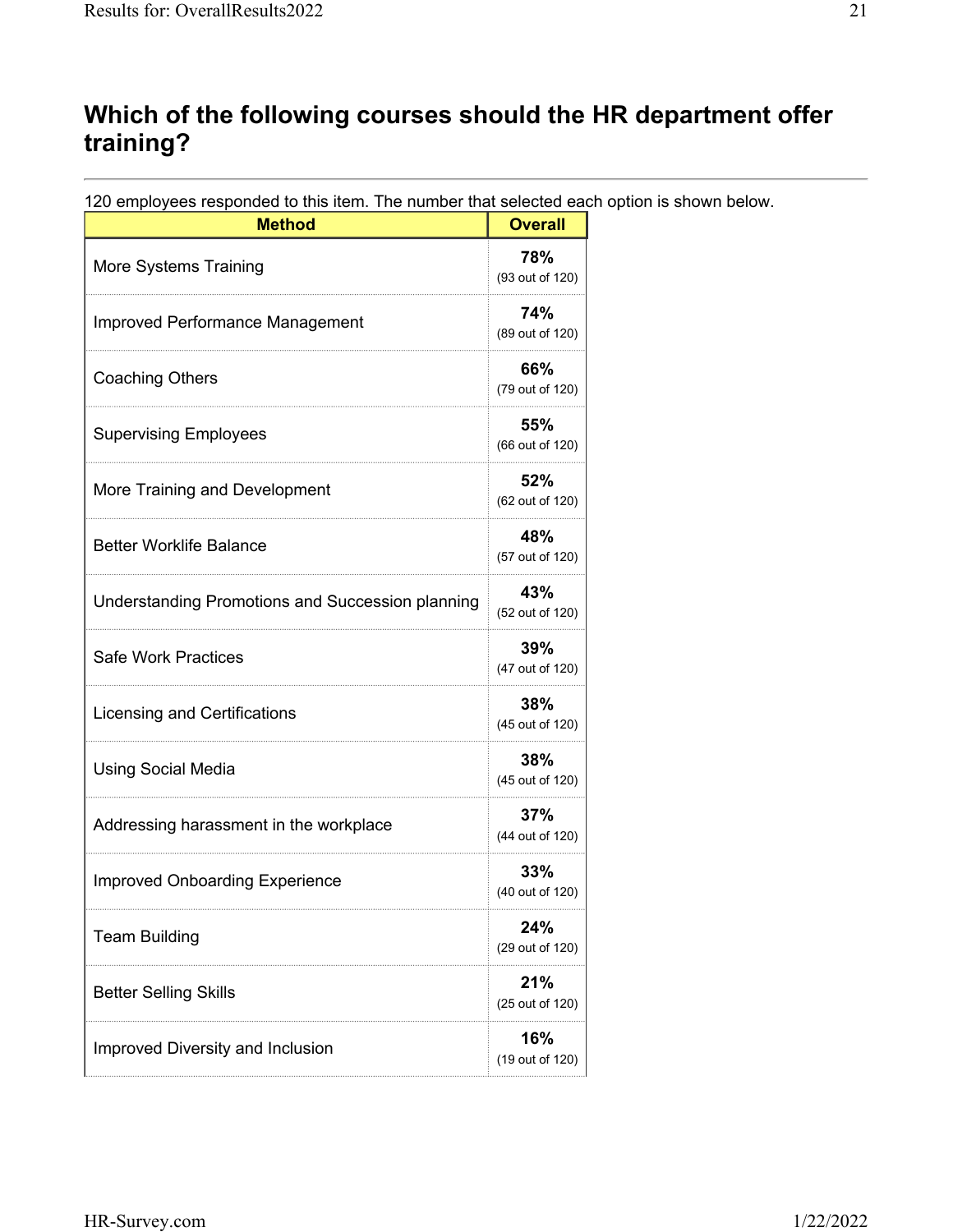| Other (please specify:) | 5%             |
|-------------------------|----------------|
|                         | (6 out of 120) |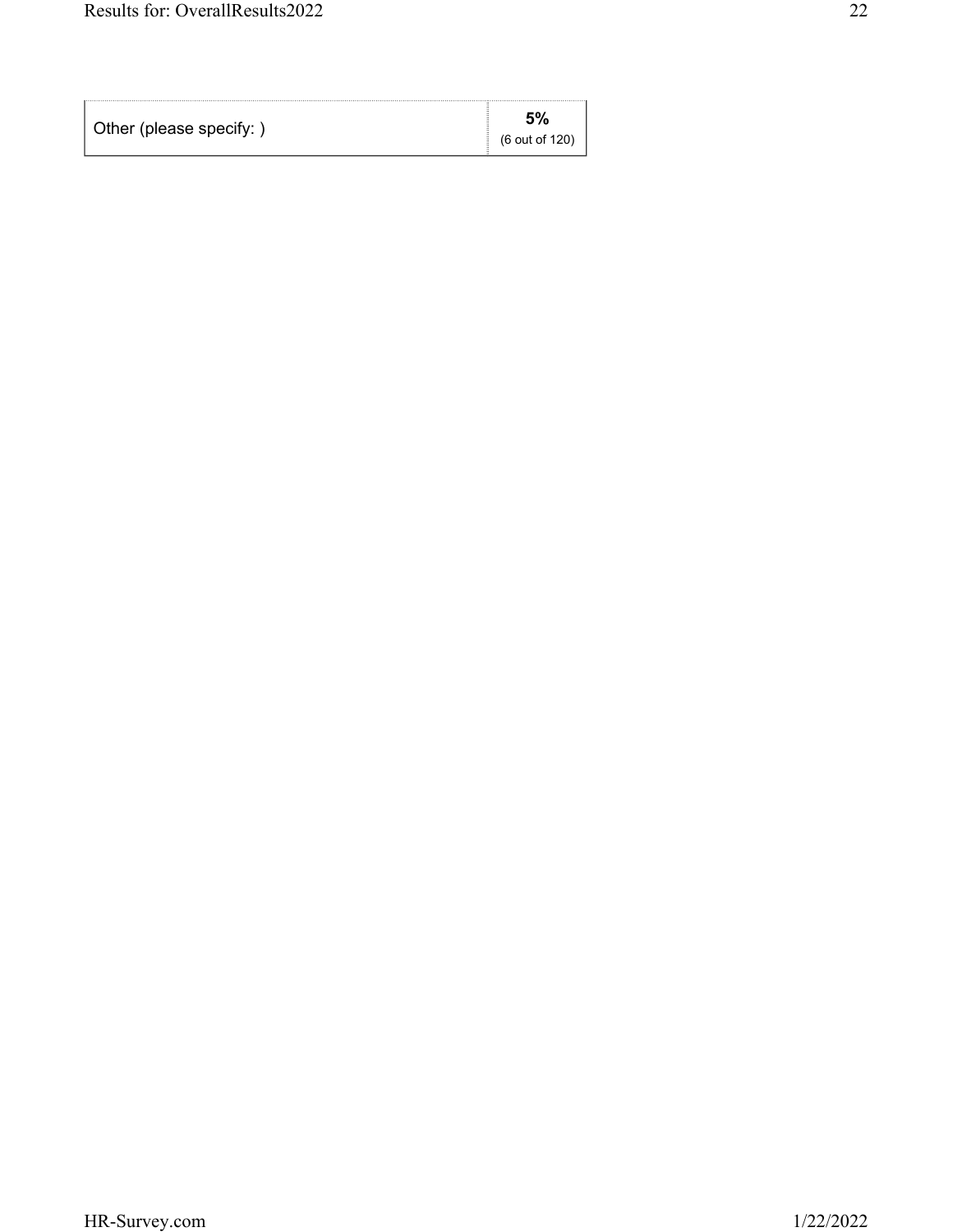# **Other...**

• Managing budgets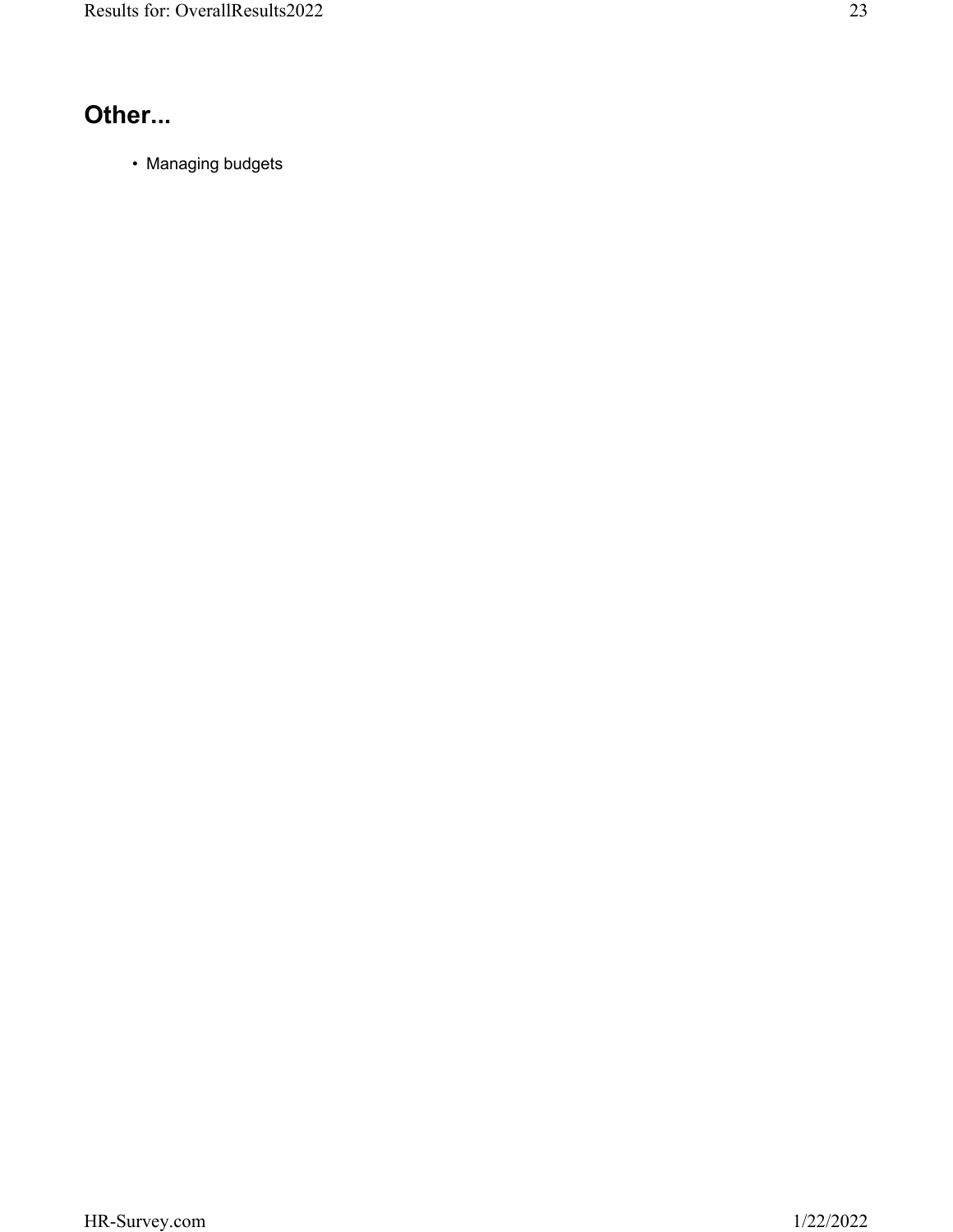## **Are the following characteristics of training important for you?**

#### Level of Agreement

The table below shows the responses in a more graphic form where the percentage of each kind of response is shown using a color from red (Not Very Effective) to green (Very Effective). The purpose of this graph is to easily compare the different items on this dimension to identify those with higher or lower levels of agreement. This table also includes the level of agreement with each item on this section of the survey. Agreement in this section is defined as a response from "Very Effective" (3) to "Very Effective" (3). The amount of agreement as a percentage of all responses is shown below.

|                                   |     |          | Level of      |           |            |
|-----------------------------------|-----|----------|---------------|-----------|------------|
| <i>Item</i>                       | n   |          | Avg Agreement | <b>No</b> | <b>Yes</b> |
| 27. Engaging Instructor           | 125 | 1.96     | $0.0\%$       |           | 64%        |
| 28. Relevant Topic                | 125 | 1.96     | 0.0%          |           | 64%        |
| 29. Convenient Times              | 123 | 1.95     | $0.0\%$       |           | 63%        |
| 30. Attendance with Co-workers    |     | 123 1.85 | 0.0%          |           | 57%        |
| 31. Offered Multiple Times a Year | 120 | 1.74     | $0.0\%$       | 18%       | 49%        |
| 32. Easy to Understand            |     | 123 1.95 | 0.0%          |           | 63%        |
| 33. Supported by Management       | 120 | 1.85     | $0.0\%$       |           | 57%        |
| 34. Cross-Functional              | 122 | 1.86     | $0.0\%$       |           | 57%        |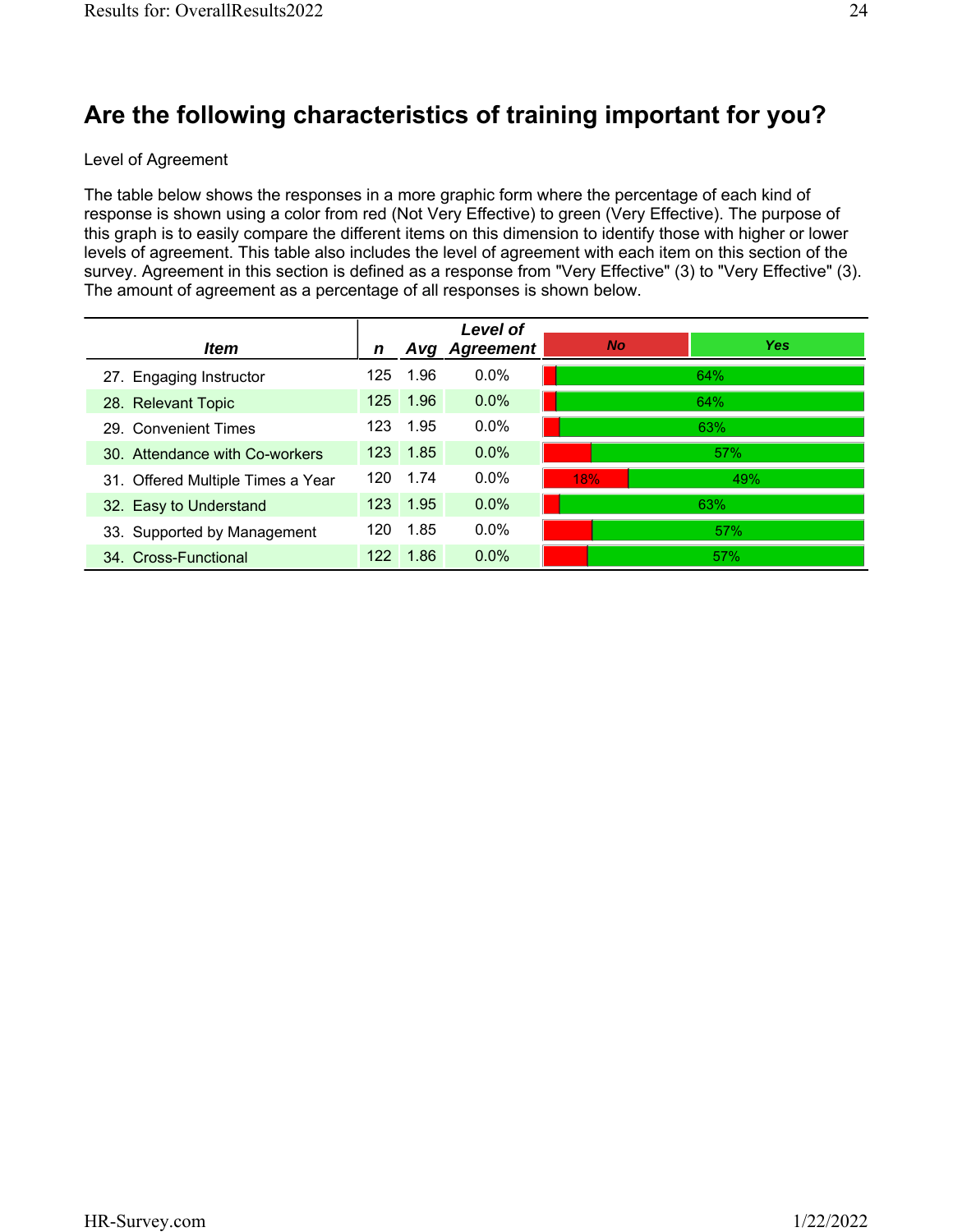## **Does your manager support your efforts to seek additional training?**

| <b>Response Count Percent Color</b> |    |     |  |
|-------------------------------------|----|-----|--|
| Yes                                 | 74 | 69% |  |
| N٥                                  | 34 | 31% |  |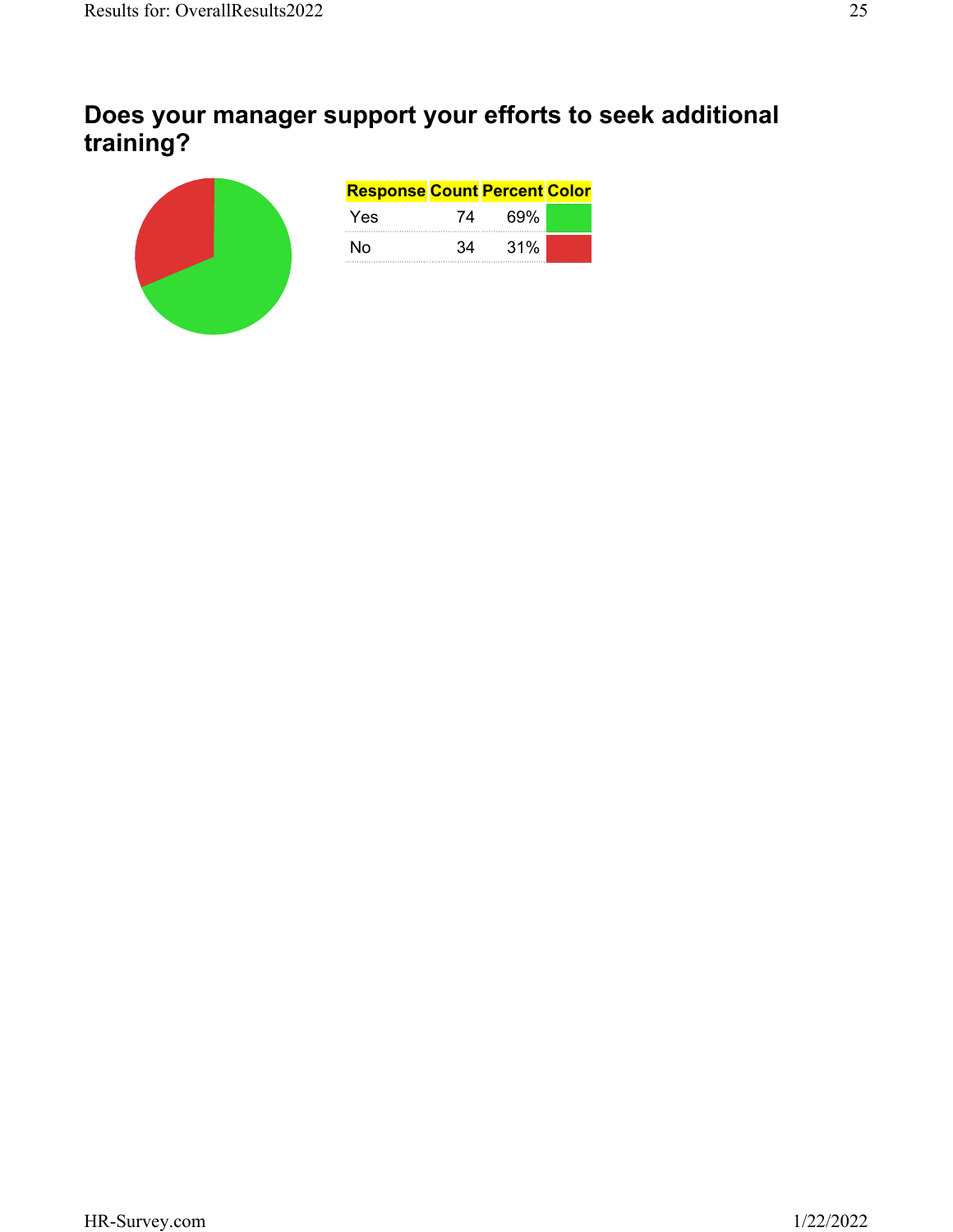

# **If not, why not?**

- There is no reason to persue additional training.
- Some employees participate in the training offered.
- I think this is getting better and HR is able to provide additional training options. Employees will take the training when it is convenient for them as long as it does not interrupt their work load.
- The classes are only offered seldomly. Employees do not take them when offered.
- There isn't enough time take training during the workday and there isn't enough of an incentive to take it after hours.
- I'm too bogged down with my current job to spend time taking classes for anything other than my immediate situation
- Additional training is not offered at our branch location.
- HR should try to explain better the benefits of obtaining training.
- For some reason, the training seems to only be available to a select group of employees.
- Some do--some don't. Usually the people who need the training are the ones seeking it. Those with the skills don't waste their time in training they do not need.
- Not in our branch. However, there are a few employees that are seeking advancement to a management level position.
- Employees finding it difficult to afford the time to attend.
- No one in our branch attempts to take the training courses offered. Try offering something more relevant.
- Much of the training meets our departmental needs.
- While the employees in our department do not regularly attend training, I appreciate the efforts of HR in promoting the concept.
- The amount of free time determines who can take advantage of the training opportunities. Some people have more free time than others in our department.
- I wish there were more supervisor/manager training opportunities. If there were, I would be more willing to participate.
- Employees at the company are not very willing to participate in this training.
- There really is only a limited amount of time in the day to participate in training. We are overworked.
- May be more people would participate in training if the courses offered were more relevant.
- I think a small group of employees participate in the training. The rest are just too lazy.
- Some employees are ambitious. Many are satisfied just to keep doing what they were doing. There is no incentive to advance their skills.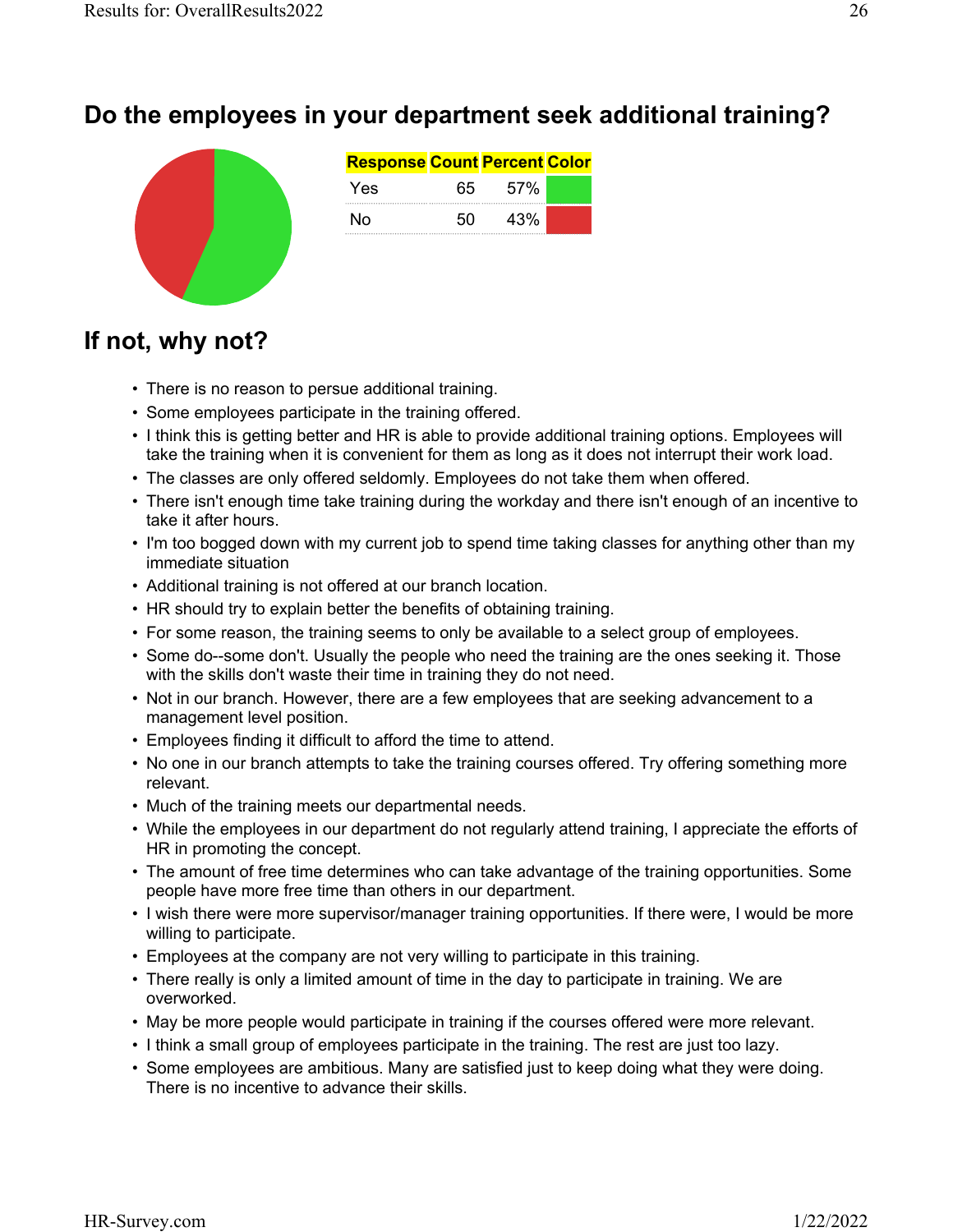- Without opportunities for advancement and promotion, what is the point of all the training that is offered?
- Unfortunately, we are usually short by a few employees in our department. There is no luxury of extra time for training. This is more of a staffing issue than a training issue.
- I think the senior management needs the training more than the staff. But I rarely see senior management attend training. Are they too busy to attend?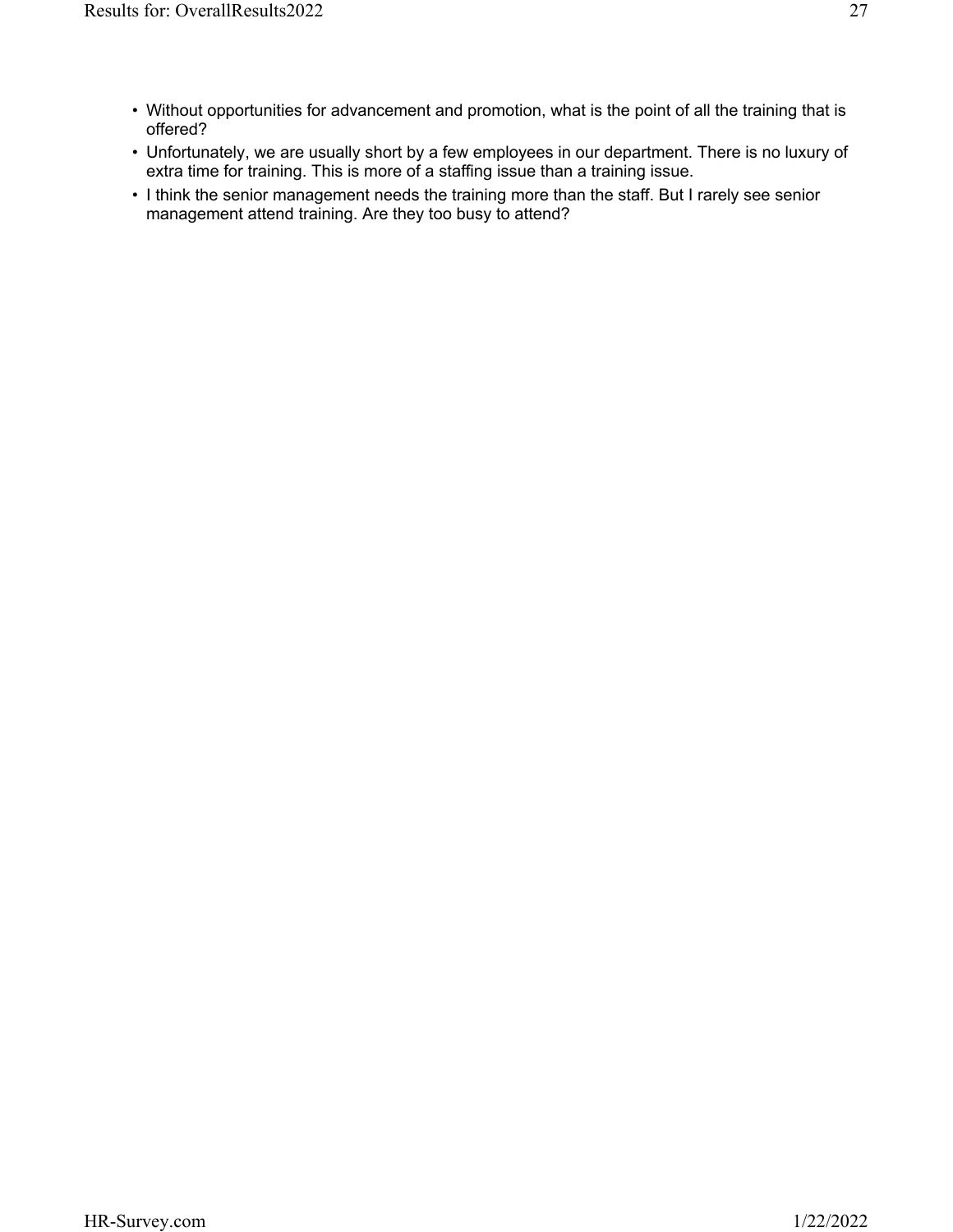#### **What are the reasons for not attending additional training?**

- Not enough specific job skills training.
- Lack of time to attend training and too few options to attend.
- No opportunities for promotion or advancement.
- The courses offered do not meet my needs and besides there is no time to attend training
- Extreme workload
- Not enough time to attend
- Work schedule, job location, and relevancy
- 4 hour block trainings that inevitably conflict. I prefer a shorter 90-120 minute training and think hitting the Tuesday/Wednesday overlap days are ideal.
- Not enough time
- Our department is not staffed enough to allow for training. Hire more people.
- Time and lack of interest
- Lack of time and availability due to the heavy workload.
- The types of courses offered
- No money for attending conferences and external workshops.
- Time and a lack of staff to cover absences while attending training
- No time for it.
- HR needs to communicate more frequently about the training being offered.
- The courses are too infrequent.
- Employees in my department are too busy.
- Location. Location. Location. Nothing offered here at this branch.
- Some of the courses take out too much of the work day. Try to abbreviate the training.
- Lack of support from my manager.
- My manager doesn't allow me the free-time to attend.
- Just doesn't work with my schedule.
- The courses take too long to complete and this makes it difficult to work with the schedule.
- Takes too much time away from my current job.
- Types of classes offered aren't relevant for my situation.
- Just not enough time
- Interruptions from work; the length of the training sessions; the times offered.
- Time; Workload; Relevancy
- The courses are not relevent
- Lack of opportunities
- The time and location of training. Offer more training to the branch offices.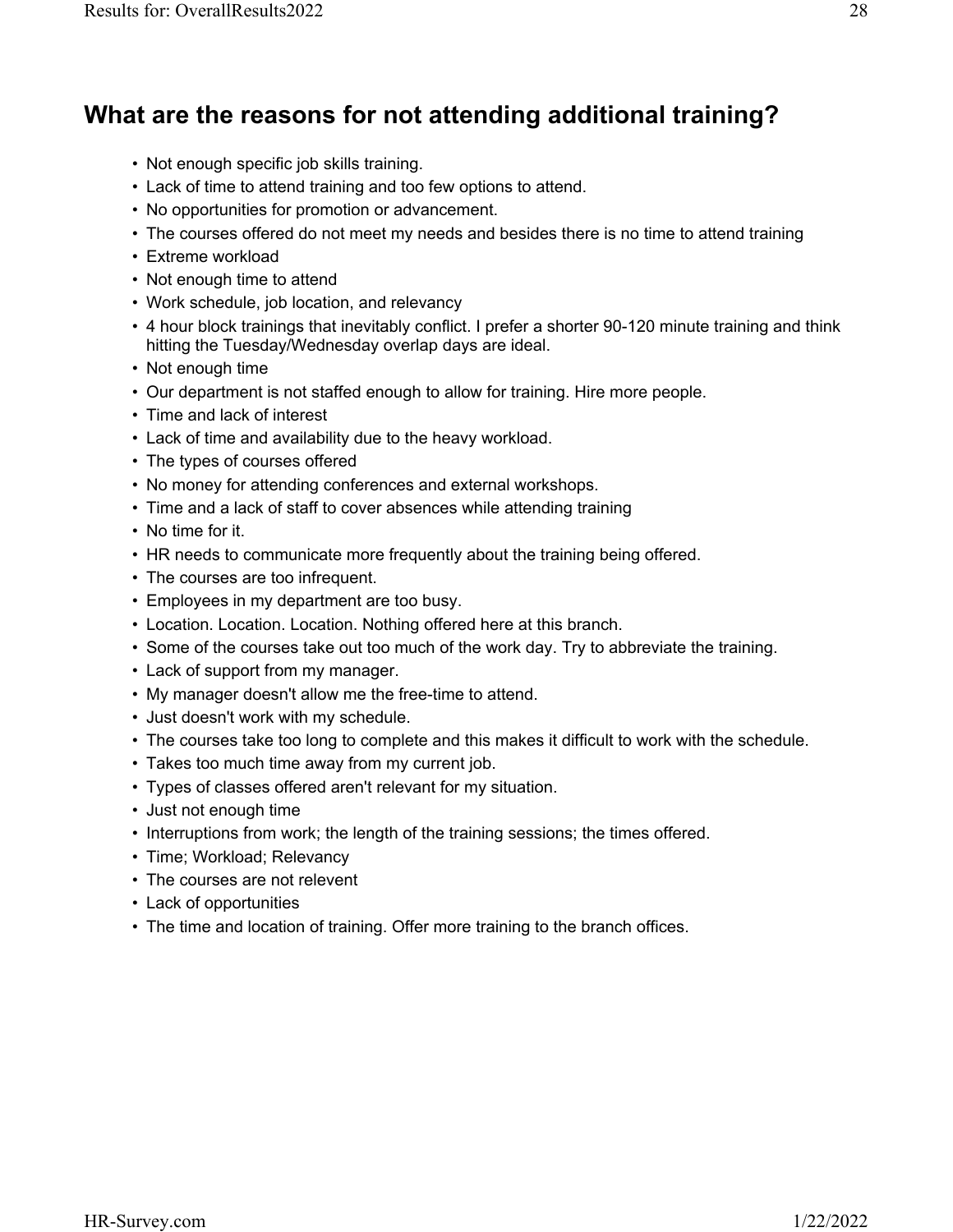# **Was the most recent training you attended beneficial to you?**

| <b>Response Count Percent Color</b> |     |     |  |
|-------------------------------------|-----|-----|--|
| Yes                                 |     | 77% |  |
| N٥                                  | 27. | 23% |  |
|                                     |     |     |  |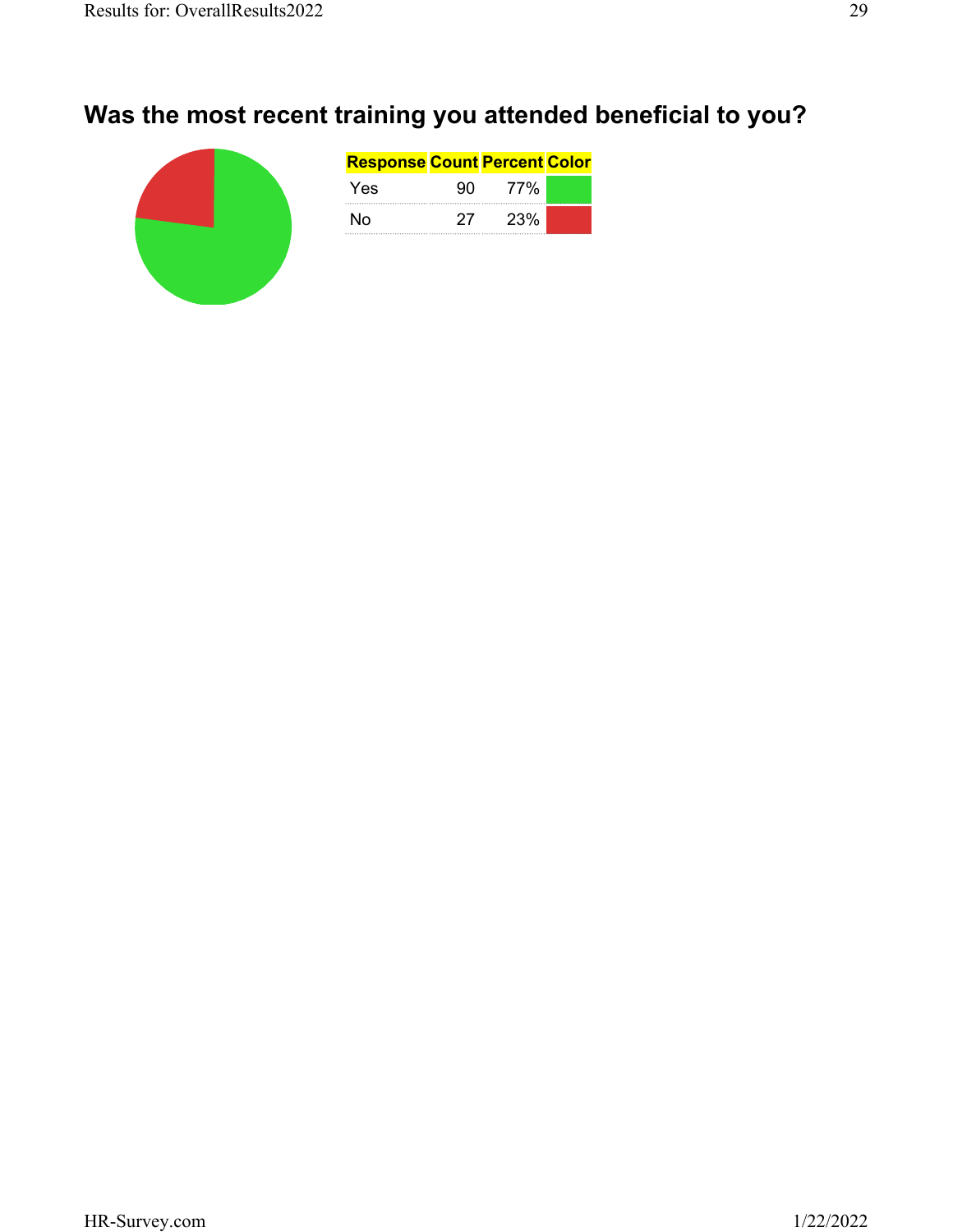### **Which of the following management training courses would be important for your manager to attend?**

| <b>Method</b>                                                                                    | <b>Overall</b>            |
|--------------------------------------------------------------------------------------------------|---------------------------|
| Identifying ways to simplify work processes and reduce cycle times                               | 71%<br>(89 out of<br>125) |
| Determining where actual results differ from desired results and making necessary<br>corrections | 59%<br>(74 out of<br>125) |
| Allowing individuals to be responsible for their decisions                                       | 54%<br>(67 out of<br>125) |
| Adapting effectively to new procedures                                                           | 51%<br>(64 out of<br>125) |
| Staying focused even when under pressure and stress                                              | 50%<br>(62 out of<br>125) |
| Measuring performance against goals and objectivesProcess improvement                            | 49%<br>(61 out of<br>125) |
| Establishing relationships of trust, honesty, fairness, and integrity                            | 44%<br>(55 out of<br>125) |
| Creating a work environment that fosters positive feedback to employees                          | 34%<br>(43 out of<br>125) |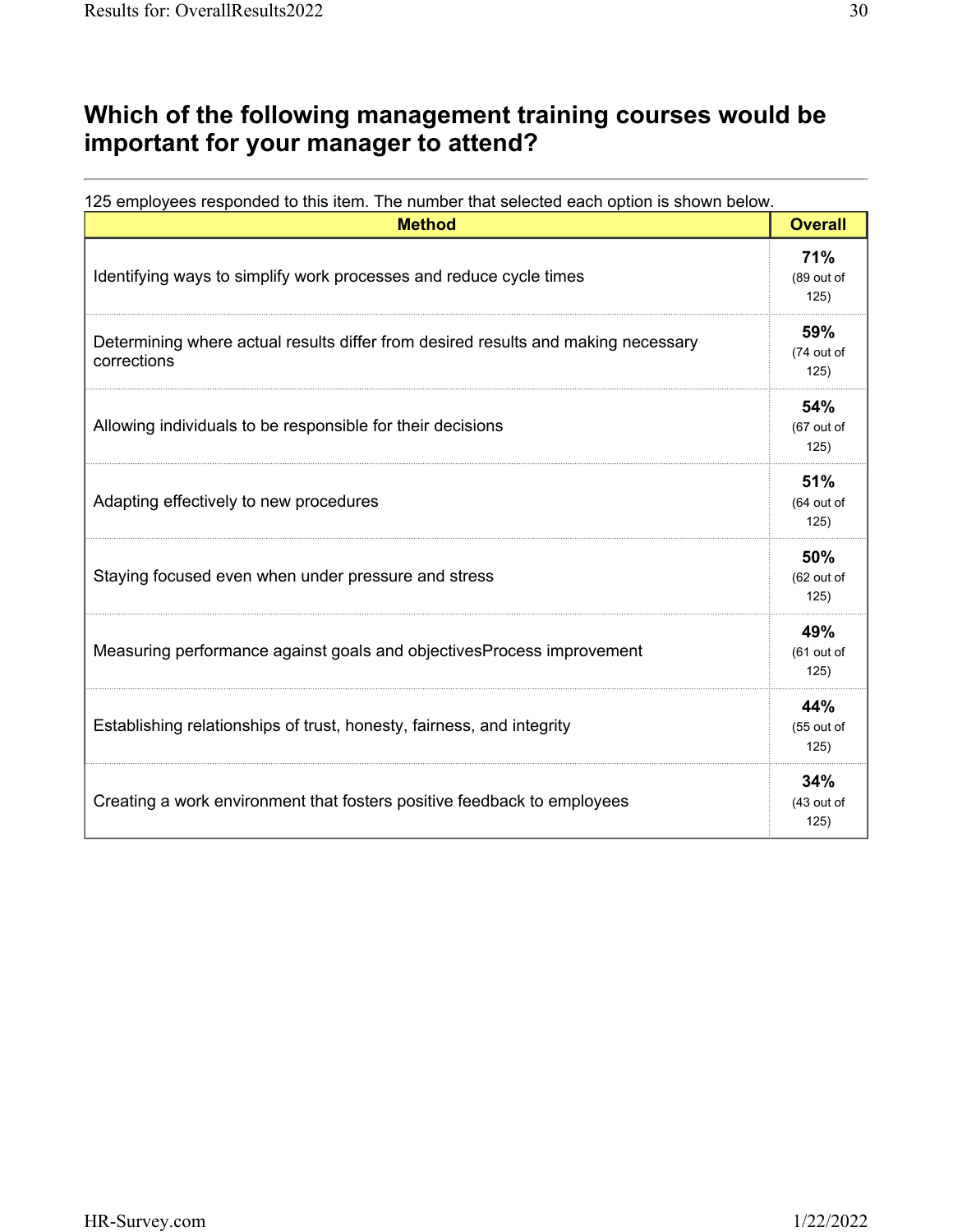# **What topics should the HR department offer Training Programs?**

120 employees responded to this item. The number that selected each option is shown below.

| <u>o ompioyouu ruupunu</u><br><b>Method</b> | <b>Overall</b>            |
|---------------------------------------------|---------------------------|
| <b>Continual Learning Opportunities</b>     | 33%<br>(40 out of 120)    |
| Innovation                                  | 33%<br>(39 out of 120)    |
| <b>Decision Making</b>                      | $30\%$<br>(36 out of 120) |
| <b>Establishing Focus/Direction</b>         | 30%<br>(36 out of 120)    |
| <b>Fiscal Management</b>                    | 29%<br>(35 out of 120)    |
| <b>Supervisory Skills</b>                   | 25%<br>(30 out of 120)    |
| <b>Juggling Multiple Responsibilities</b>   | 23%<br>(28 out of 120)    |
| <b>Interpersonal Skills</b>                 | 23%<br>(27 out of 120)    |
| <b>Goal Setting</b>                         | 20%<br>(24 out of 120)    |
| <b>Managing Risk</b>                        | 19%<br>(23 out of 120)    |
| Flexibility                                 | 17%<br>(20 out of 120)    |
| <b>Strategic Focus</b>                      | 16%<br>(19 out of 120)    |
| Co-worker Development                       | 16%<br>(19 out of 120)    |
| Other (please specify:)                     | 15%<br>(18 out of 120)    |
| Teamwork                                    | 12%<br>(14 out of 120)    |
| <b>Delegating Work</b>                      | 4%<br>(5 out of 120)      |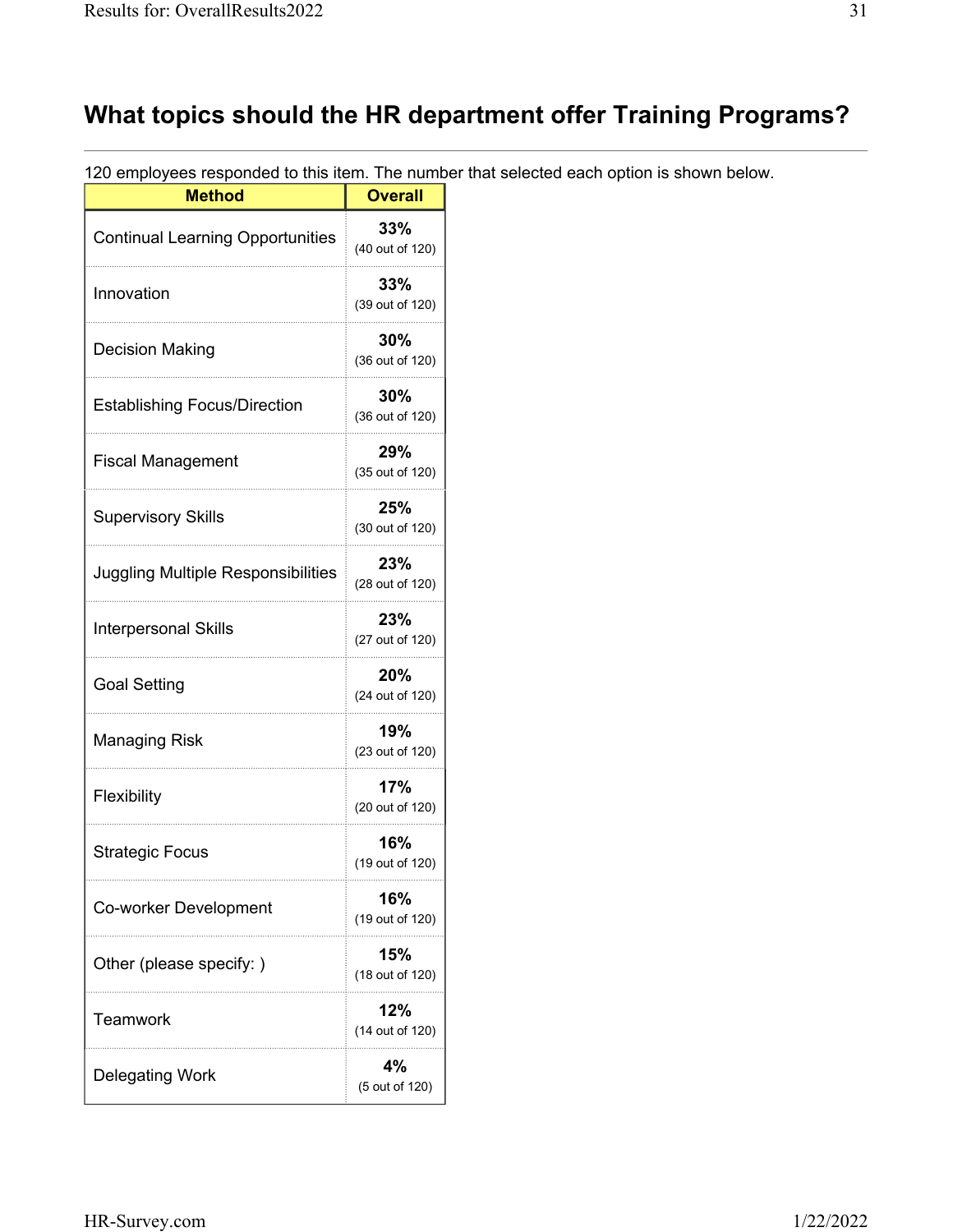#### **Other...**

- Focus on meeting the needs of Customer/Client
- Safety training
- Employee recognition and rewards
- Inter-departmental communications and coordination
- Observing regulations and compliances
- Professional Certifications available

## **Rank the importance of various types of Skills training**

The table below shows the ranked responses in a graphic form where the percentage of each kind of response is shown using a color from light blue (Ranked as Low Priority) to dark blue (Ranked High Priority). This table also includes the level of rank with each item on this section of the survey.

|                              |    |      | Level<br>οf     | Scale Used: |                |     |            |     |
|------------------------------|----|------|-----------------|-------------|----------------|-----|------------|-----|
| <i>Item</i>                  | n  | Avg  | <b>Avg Rank</b> |             | $\overline{2}$ | 3   | 4          | 5   |
| People Skills                | 59 | 3.88 | 98.3%           |             | 73%            |     |            | 17% |
| <b>Organizational Skills</b> | 83 | 1.75 | 91.6%           |             | 54%            |     | <b>27%</b> | 11% |
| <b>Job Skills</b>            | 83 | 2.48 | 77.1%           | 22%         |                | 41% | 14%        | 13% |
| Leadership Skills            | 80 | 3.33 | 51.3%           | 15%         | 33%            |     | 34%        | 15% |
| <b>Personal Skills</b>       | 83 | 3.59 | 44.6%           | 17%         | 25%            |     | 30%        | 25% |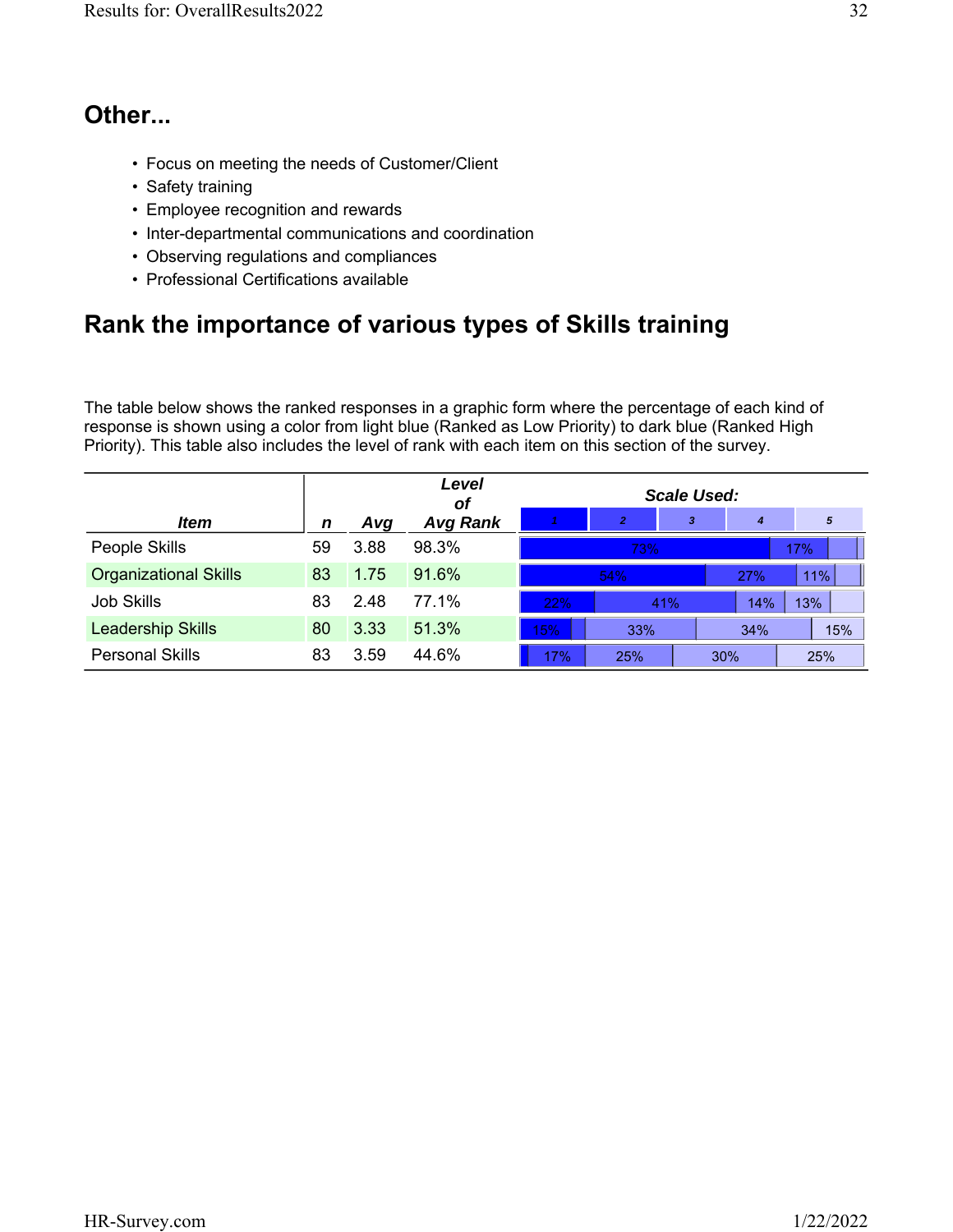#### **What are the top three improvements to supervisor skills you would like to recommend?**

- Problem Solving; Goal Setting; Planning
- Achieving Results; Vision for the Future; Strategic Planning
- Time management supervision departmental communications
- 1. Planning 2. Getting results 3. Motivating others
- 1-Teamwork 2-Better Marketing 3-Rewards and recognition
- Strategic Planning, Innovation, and Leadership.
- Better communication. Resolving grievances. Marketing impact.
- Decision making; performance management; communications
- 1. Organizational re-design; 2. Professional development; 3. Promotional opportunities
- Coaching and mentoring; decision making; and planning
- Supervisory skills, managing performance, setting goals
- Clarity in communications setting objectives client focus
- 1. Communication skills, 2. Managing risk, 3. Delegation of work
- 1. Strategic planning 2. Performance management 3. Better communication
- Action, Communication, Rewards
- 1. Customer Service 2. Managing performance 3. Leading employees
- 1-Project management, 2-Goal achievement, 3-self-mangement
- 1) Achieving more 2) complying with regulations and 3) developing human talent
- Better functioning of departments with each other; More promotional opportunities; Better marketing
- Dealing with changes; Getting employees focused on a goal; Managing risk in a changing environment.
- Focusing on the customers; Resolving grievances; Adapting to change
- More focus on the customer
- Customer focus and better management.
- Strategic Thinking and customer focus
- Delegating work; Risk management; Financial management
- Creating opportunities for promotion; Communicating with clarity; Working more remotely